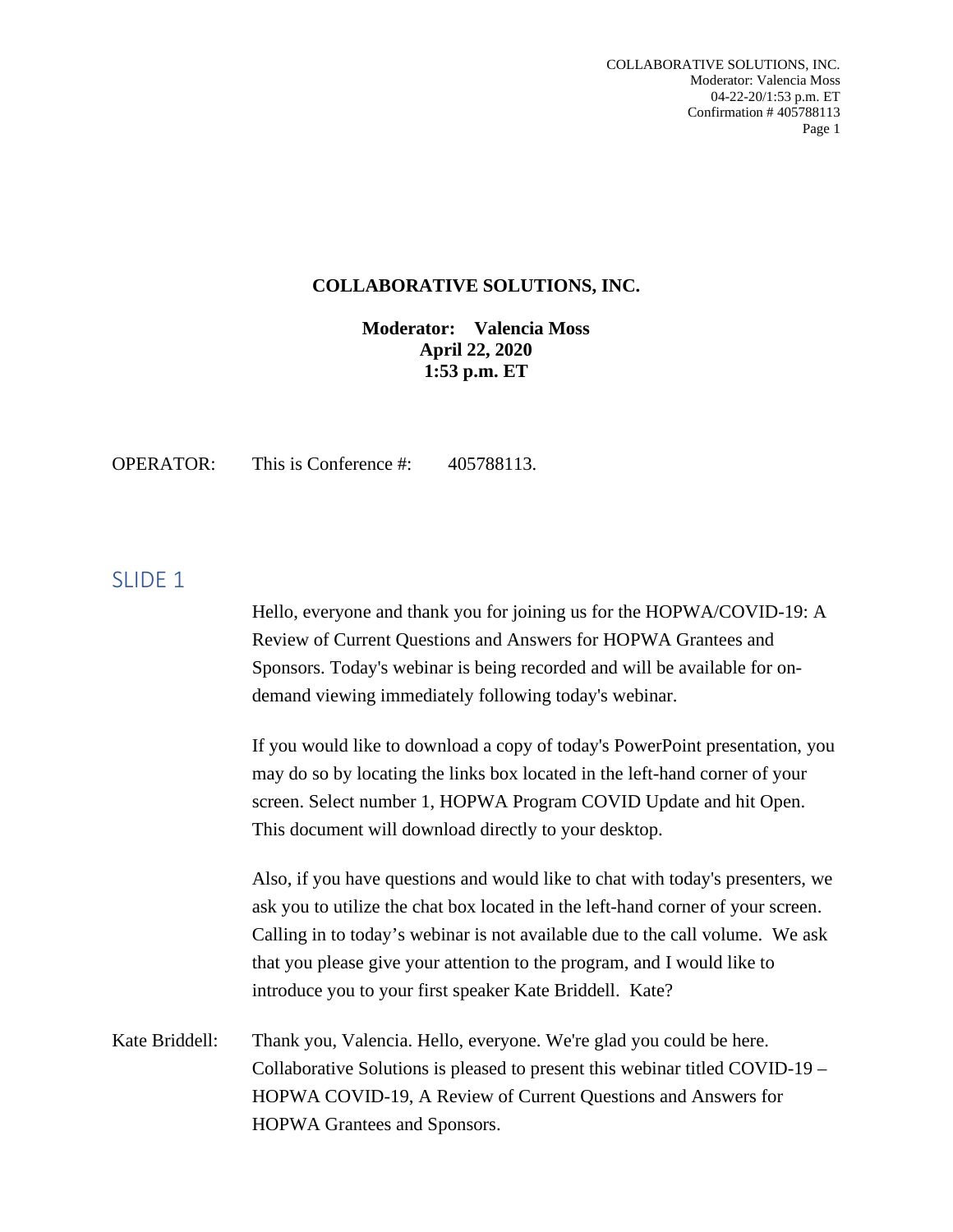Today's speakers are myself, Kate Briddell, and Crystal Pope with Collaborative Solutions. Also on the line are Rita Harcrow, the Director of the Office of HIV/AIDS Housing, Ben Ayers, the Deputy Director at OHH, and Amy Palilonis, the Senior Program Specialist at OHH. Monitoring the chat box are Christine Campbell and Emily Fischbein with Collaborative Solutions.

### SLIDE 3

Today's webinar objectives are to review the frequently asked questions from HOPWA grantees and sponsors in response to COVID-19 related waivers in the CARES Act. Also to provide some additional guidance on how to operationalize waiver and CARES Act provisions, identify where webinar participants can go for additional information and assistance, and hopefully answer some questions. We have a lot of content for you today, so we may not have time to answer many questions during the webinar. However, as Valencia indicated, please put your chat box questions in the chat box because this also helps us to know what kinds of questions grantees and sponsors have or are struggling with.

We will incorporate answers to these questions in future webinars or postings as much as we can. Also, should you have any questions after this webinar, please put your questions to the Ask A Question Help Desk. This is also not going to be the last webinar on this topic. The next one is tentatively scheduled for May 6 at 2:00 p.m. Eastern Time.

#### SLIDE 4

So let's jump right in. We want to talk about mega-waiver and CARES Act provisions.

#### SLIDE<sub>5</sub>

As you know, on April 1st, there was a mega-waiver that was announced through a memorandum that talked about Continuum of Care, ESG, HOPWA and Consolidated Planning requirements to help to prevent the spread of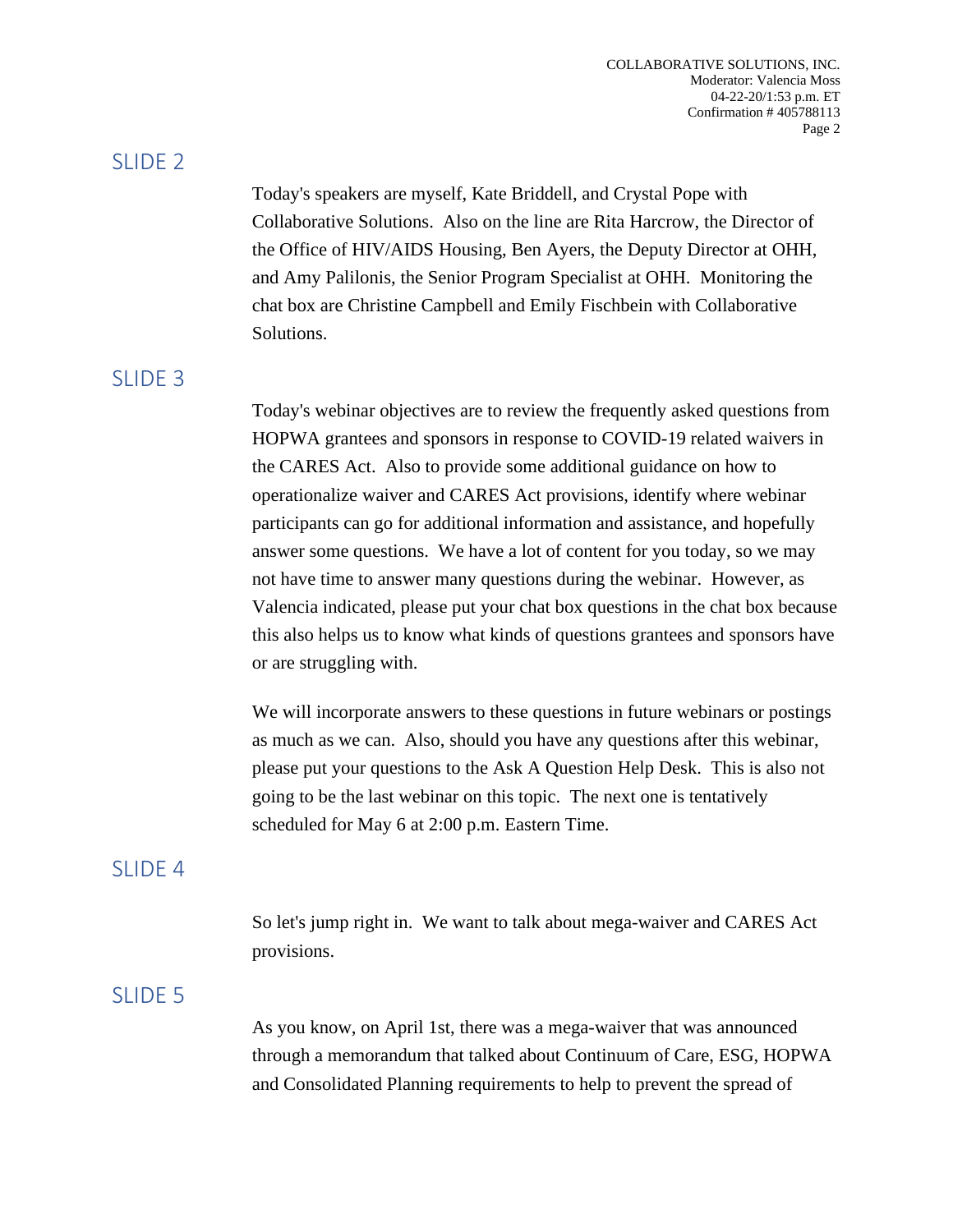COVID-19 and provide additional supports to families and individuals who are eligible for those programs.

## SLIDE 6

So what HOPWA regulations are waived through this memorandum? Well first, the HOPWA self-certification of income and creditable income on HIV status. Second is the HOPWA rent standard for TBRA. Third are property standards for TBRA. And the fourth is the space and security section.

### SLIDE 7

For those waivers that are particular to the Con Plan, what's waived is the citizen participation public comment period for Con Plan amendment, which reduces the 30-day comment period to a period of not less than five days. And also the citizen participation, reasonable notice and opportunity to comment. The grantee should determine and document what constitutes reasonable notice.

## SLIDE 8

So another question is "I've notified my field office's CPD director of my jurisdiction's decision to use all of the available waivers. Is there anything else I should do related to the waiver?" And the answer is yes. First, a reminder that you need to wait two days from the date of notification before you implement any of the new flexibility. Second, we suggest that you establish a written set of emergency policies and procedures related to the COVID-19 pandemic. These policies should outline: one, the waivers that you're using; two, how you're implementing those waivers; and three, the records you will maintain to support the waivers.

## SLIDE 9

Let's go on to the CARES Act Provisions.

## SLIDE 10

As you know, the CARES Act provides \$65 million in supplemental funding for HOPWA. You should all have received notice of your supplemental award. And there is a link in the resources slides at the end that links you to that information. \$53.7 million was given to formula grantees, \$10 million in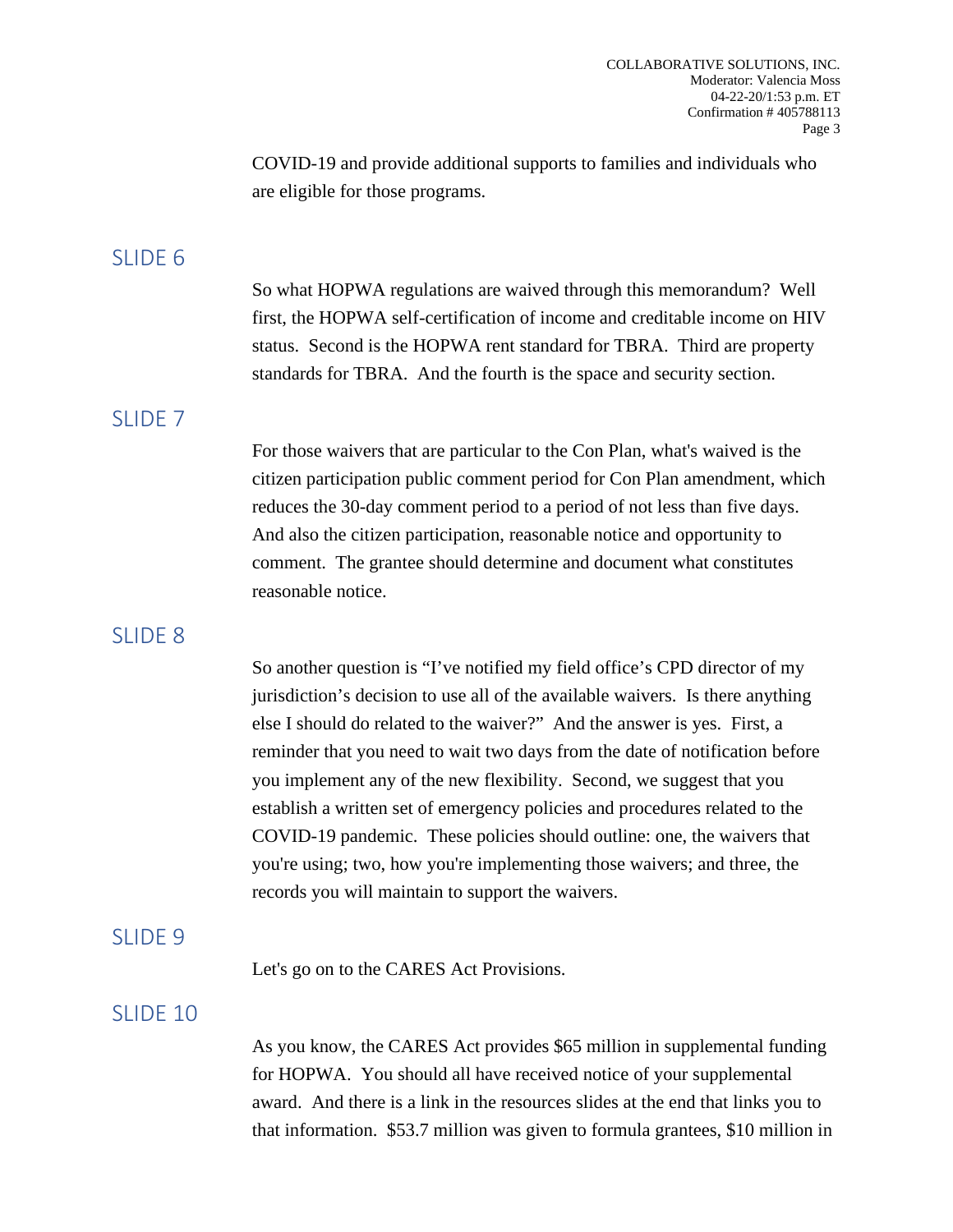a one time non-renewable funding for competitive grantees, and \$1.3 million to TA providers.

#### SLIDE 11

Another provision of the CARES Act that we haven't spent a lot of time talking about in earlier webinars is the eviction moratorium that's in the CARES Act. The CARES Act contains a moratorium on evictions for assisted households. Assisted households cannot be evicted for 120 days from March 27th, the date the CARES Act was signed into law, through July 25th, 2020. That moratorium only applies to HOPWA assisted households that receive ongoing rental assistance in tenant or project-based rental assistance, transitional housing, and short-term rent – and short-term rental assistance under STRMU.

### SLIDE 12

Households that only receive utility and mortgage assistance under STRMU are not covered by the CARES Act moratorium on eviction. During the 120 day moratorium, the landlord cannot require a protected client to vacate a unit, they cannot issue a notice to vacate to a protected client, and they cannot file to evict or cause an eviction to be filed for non-payment of rent or other fees and charges for a protected client. The moratorium only applies to nonpayment of rent or charges. Landlords can still undertake an eviction for violation of other lease terms.

### SLIDE 13

After the 120 days, landlords cannot require a tenant to vacate without first providing a notice to vacate at least 30 days in advance. So general use of CARES Act fund are used to maintain operations for rental assistance, supportive services and other necessary actions in order to prevent, prepare for, and respond to COVID-19. Funds may be used to provide eligible HOPWA activities identified in 24 CFR Part 574 in a manner that addresses the needs of each grantee community related to COVID-19 preparedness and response.

CARES Act funds may also be used to self-isolate, quarantine or provide other coronavirus infection control services as recommended by the CDC for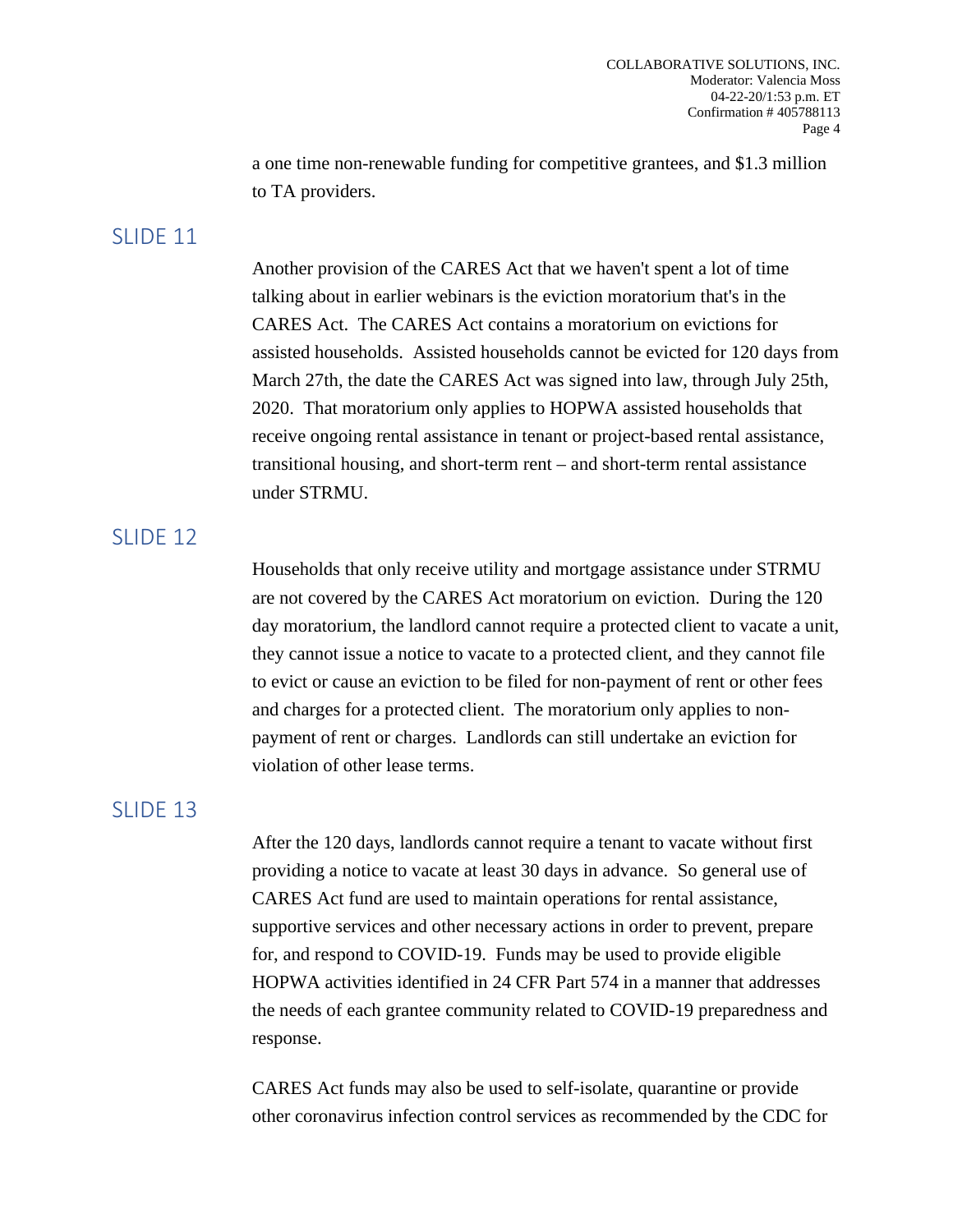household members not living with HIV. CARES Act funds may be used to cover or reimburse allowable costs incurred by a grantee or project sponsor for allowable activities, regardless of the date on which such costs were incurred. CARES Act funds may be – I'm sorry – IDIS guidance will be provided on how to accommodate retroactive reimbursement and how to track the approximate cost dates.

### SLIDE 14

So, again, a question that we've gotten is how does HUD expect the CARES Act funds to be used? Well, CARES Act funds are to be use as additional funding, and they can be used for any eligible HOPWA activities. They need to be used to help communities with their needs related to COVID-19 preparedness and response. And again, to be used for self-isolation quarantine, or provide other COVID-19 infection controls for household members who are not living with HIV.

## SLIDE 15

Specific COVID-19 related activities covered by the CARES Act include hotels/ motels for either HOPWA eligible, individuals or family members as I've stated; providing transportation services, including costs for privately owned vehicle transportation to access medical care, supplies and food, or to commute to places of employment; assisting households in accessing essential services and supplies such as food, water, medications, medical care, and information; providing nutrition services in the form of food banks, groceries and meal delivery; educating households on way to reduce the risk of getting sick or spreading infectious diseases, such as COVID-19 to others; and costs related to infection control measures such as cleaning and disinfectant supplies, gloves and other safety-related supplies for staff and assisted households.

## SLIDE 16

Remember, grant funds provided under the CARES Act may be used to cover or reimburse allowable costs by a grantee or project sponsor for allowable activities to prevent, prepare for, and respond to the COVID-19 pandemic, regardless of the date on which such costs were incurred.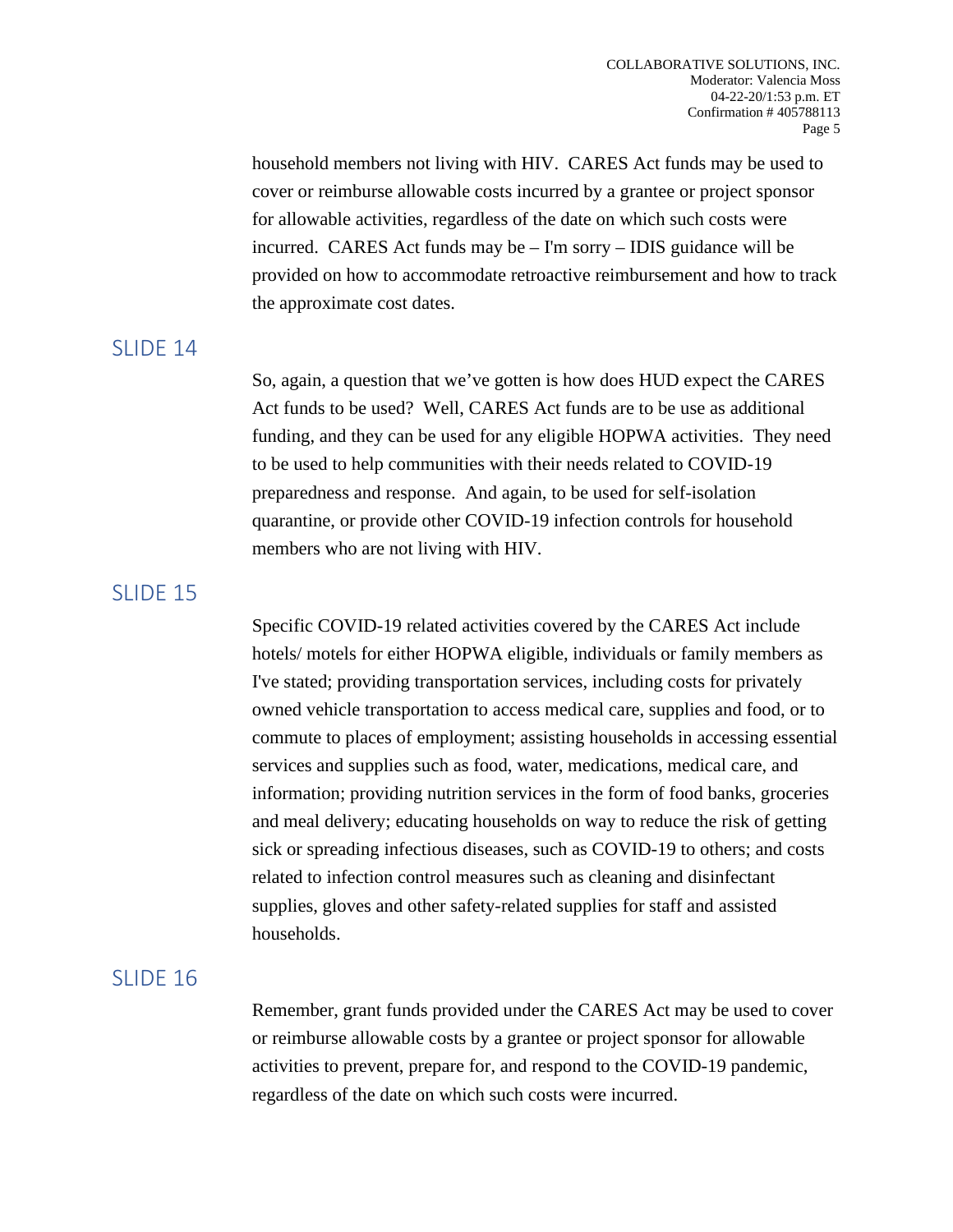Another thing this Act does is it increases the cap on administrative expenses for both grantees and project sponsors. A grantee may use up to 6 percent of CARES Act funding for administrative purposes, and the project sponsor may use up to 10 percent of its CARES Act sub-award for administrative purposes.

Please note, these admin costs limits are only applicable to the supplemental grant funds provided under the act. All other HOPWA limits admin expenses – I'm sorry – all other HOPWA awards limit the admin expenses to 3 percent of the grant for grantees and 7 percent for the project sponsors.

# SLIDE 18

So what are the next steps for all the grantees? Well, the first thing we need you to do is develop planning and budget documents for your funds. The requirements are on the next couple of slides. And all grantees, competitive and formula, must find a new grant agreement with HUD in order to accept the CARES Act funding.

Each field office will inform their respective grantees of the process for executing the grant agreements. Grantees are expected to execute new or amend existing project sponsor agreements for the supplemental funds within 14 days of execution of the formula or competitive grant agreements. The selection of project sponsors under the HOPWA program is not subject to procurement requirements of 2 CFR Part 200 Subpart D.

# SLIDE 19

Planning and budgeting. Now is the time to be thinking about the ways in which your community can best use these supplemental funds. The CARES Act funding is intended to be flexible to help you respond to the needs in your community, and you will need to determine both immediate needs and anticipated needs when planning for your CARES Act funding.

To begin your planning, consider the emerging needs of your current clients and anticipate that more needs will emerge from people living with HIV and AIDS who are not currently requiring your services. Determine what is already available from other resources in your community, such as food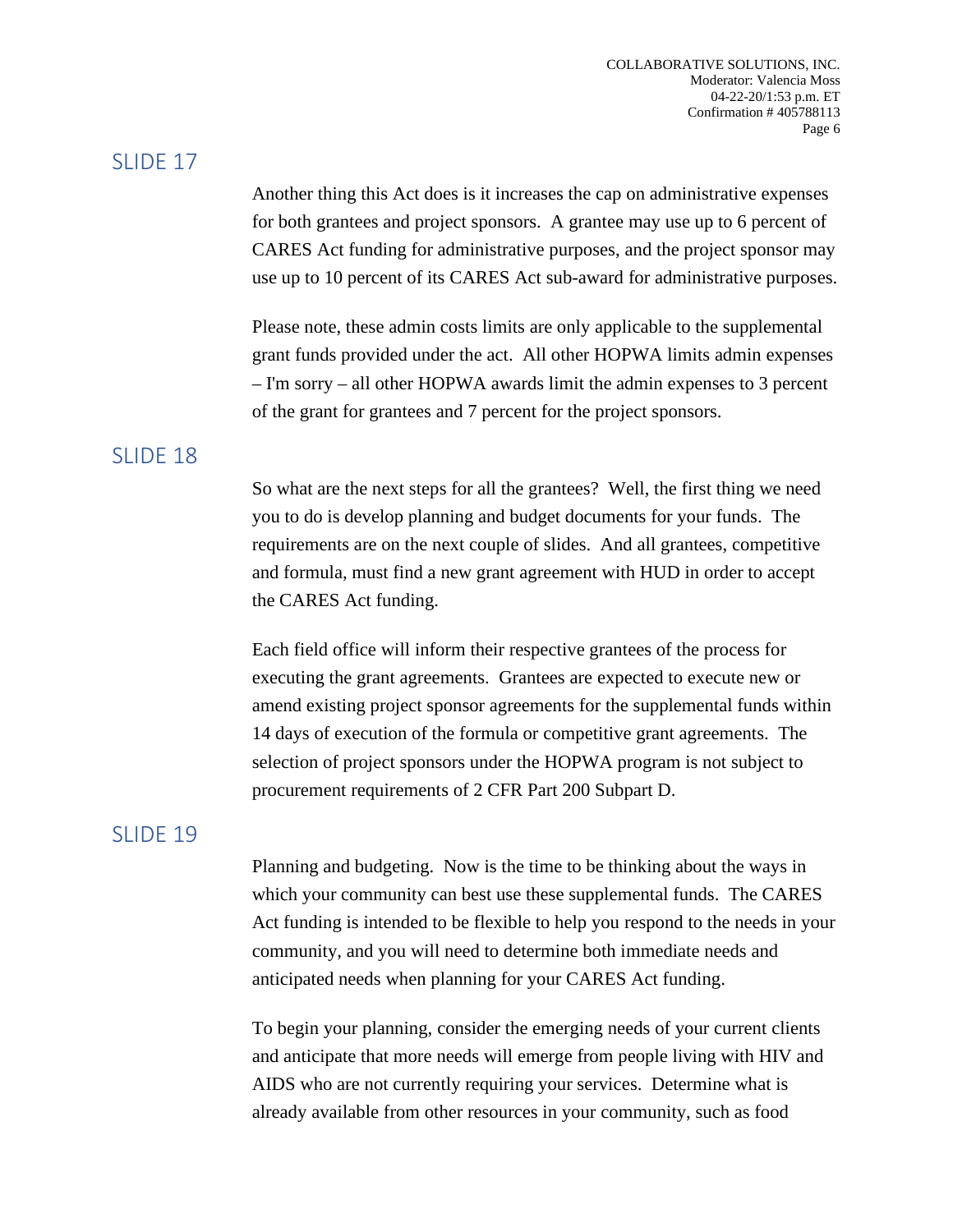banks, or Ryan White services. Consider new resources that are available within your communities like FEMA, or other HUD programs, or other local COVID response sources.

## SLIDE 20

You will need this information in your planning and budgeting to fill in the budget forms required to execute your grant agreements. Please remember as you're thinking about your planning and budgeting that this is a one-time award and must be directly related to the COVID-19 crisis. Grantees should carefully consider any type of permanent housing like TBRA that would require ongoing funding to support.

# SLIDE 21

Now let's talk about the specific steps needed for formula grantees. In order to use the CARES Act funding, you must amend your Annual Action Plan. And you may have to amend your Con Plan to accommodate the new funds in your community.

Sorry, there will be attachments that are required, but that will be the SF-424, the SF-424D, the certification at that reference there - I'm not going to read you all that stuff. Number two, new 2020 projects must be created solely for HOPWA CARES Act funding, even if you're amending 2019 Action Plan. Three, project descriptions should include budget and proposed household count by eligible activities.

The project textbox fields are where the details of the budget for the formula grantees will have to be added. Four, if you are planning to add new activities with your CARES Act funding, you must do so during this amendment process. Five, if you're planning to exercise any waivers listed in the memorandum issued April 1st, including the Con Plan waivers, you must inform your field offices' CPD directors per the instructions in the memorandum. And when you do that, you need to wait two days to put that into place.

### SLIDE 22

So if you have notified the field office that you are using the Con Plan waivers, then you will need to wait – I'm sorry, if you have notified the field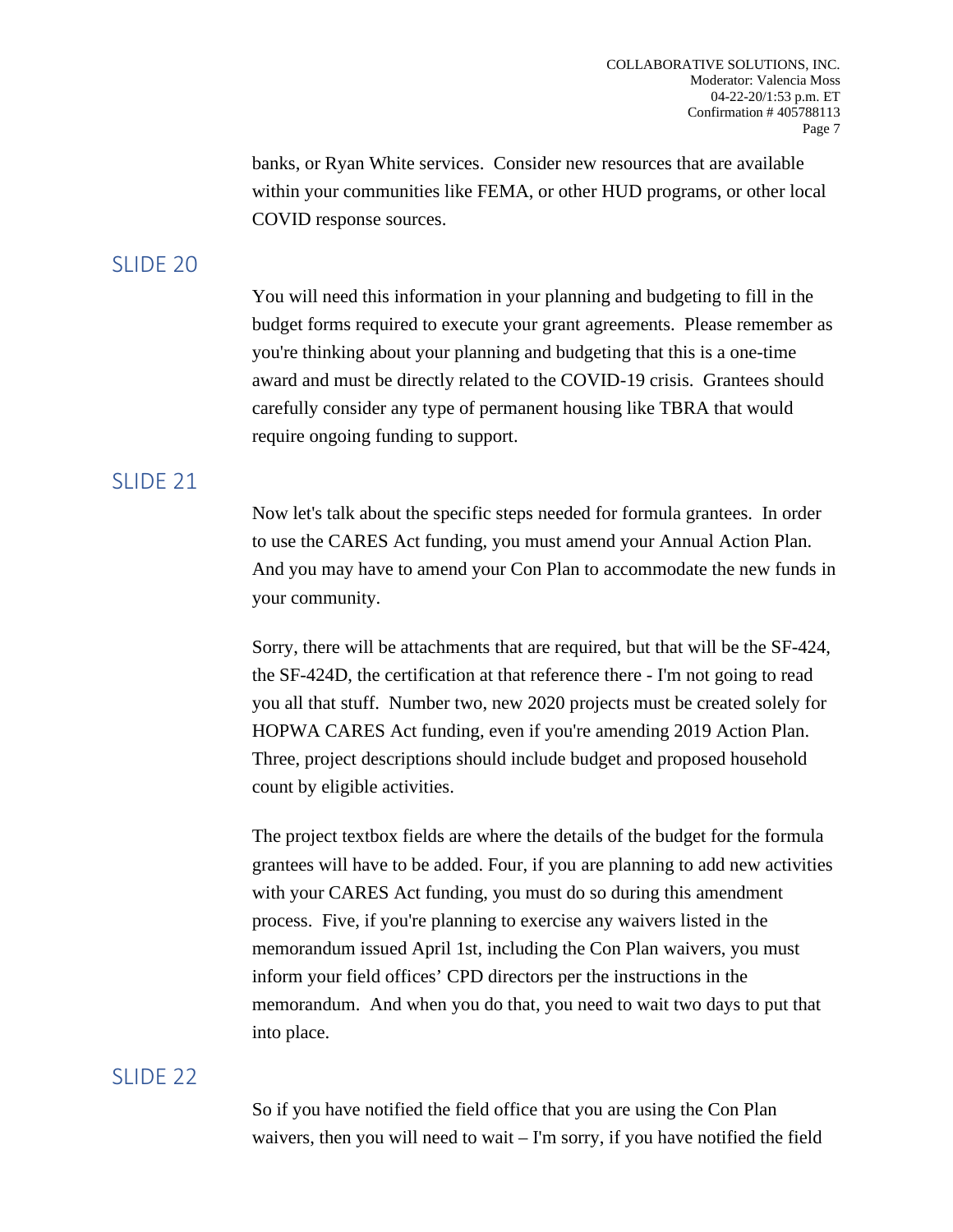office that you were planning to use the Con Plan waiver, you need to next determine, document, and follow what you've come up with as reasonable notice to the public about the substantial amendment to your Con Plan. And then eight, begin the not less than five-day comment period, respond to any public comments, and submit your plan for approval.

The Con Plan amendment process must be completed before the CARES Act grant agreement is executed. And the CARES Act grant period of performance starts on the day the grant agreement is executed and extends for three years.

### SLIDE 23

Here's some new guidance that we wanted to make sure that you were aware of- it's currently under development. HUD is finalizing this guidance, but we wanted to provide you with the current expectations will be. HUD will be publishing IDIS guidance with any updated final changes to this information.

So for next steps for grantees for IDIS, all HOPWA formula and competitive grantees must set up new 2020 projects and activities to use solely for HOPWA CARES Act funding. The project and activity name should include COVID-19 and follow the naming convention tool. Formula grantees must create stand-alone 2020 projects and then add them to the AP-35 screen. The year of the project must match the year of the funding.

Grantees should add information on funding and household count by eligible activity for the following text fields on the Project Setup screen to estimate the number and type of families that will benefit from the proposed activities and the planned activities. Stay tuned - more guidance is coming.

## SLIDE 24

So here's the question I know that's on everyone's mind. When can we expect to receive our COVID-19 grant funds? Will the grant agreement come to our offices directly in paper form or in some other way? With our office working remotely, we want to make sure we do not miss notifications.

The grantees will receive additional information soon on the process to accept the grant funds and execute grant agreements. Exact timing cannot be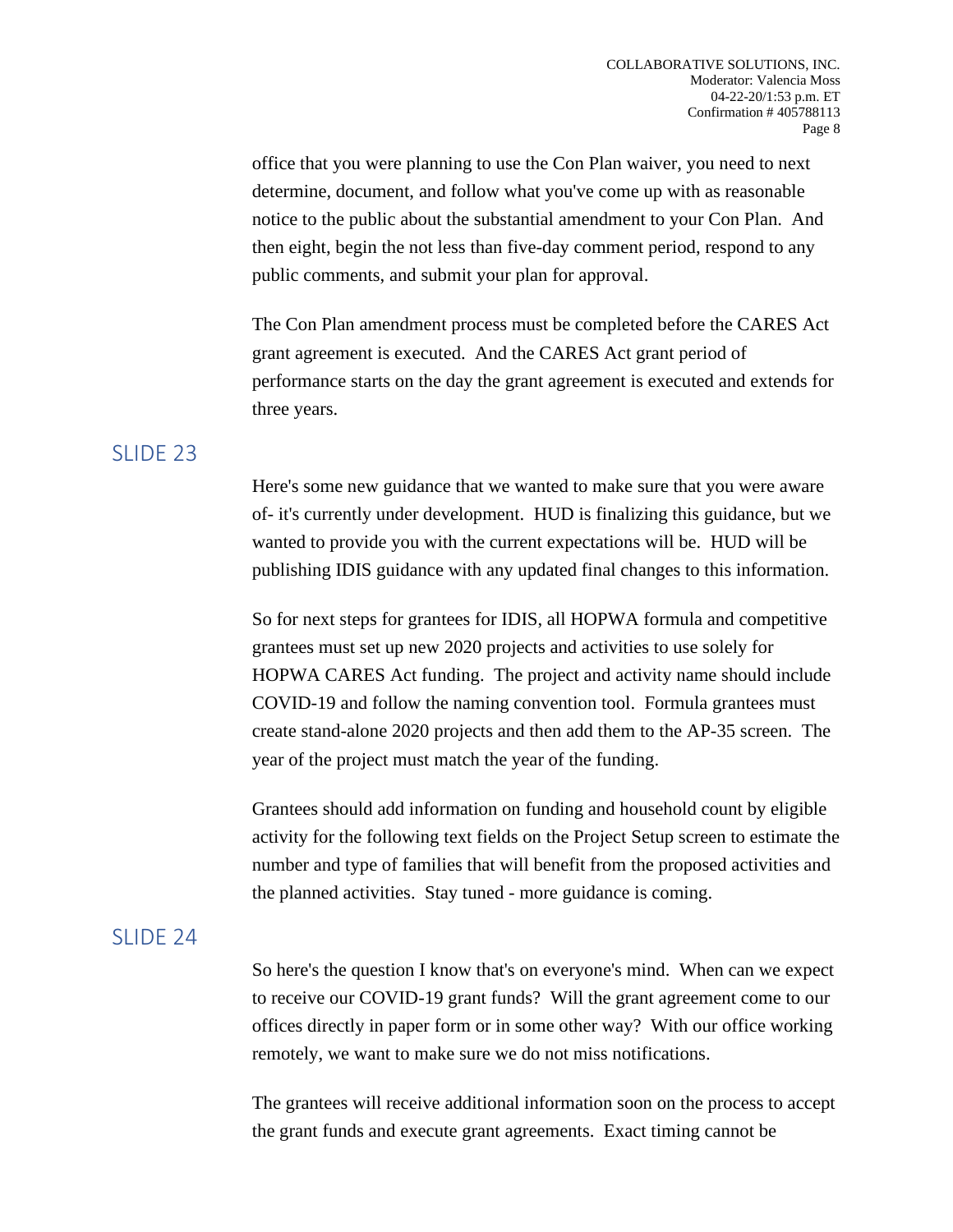committed but HUD is working diligently to get grant agreements and instructions prepared. Information will be sent both electronically and via postal service to the grantee contact on record.

# SLIDE<sub>25</sub>

Here's a question about competitive grantees. I represent a HOPWA competitive grantee and I want to know what should be in the "brief description of planned uses" document I send to the field. Well prior to executing a grant agreement, each HOPWA competitive grantee is expected to submit to their respective field office a brief description of planned activities for supplemental grant funds. It should be one to two pages long and list the type and amount of each eligible activity you anticipate undertaking with the funding; a description of the process that will take place to carry out the work quickly, and a description of how eligible households will access the assistance during any period of time the grantee's main operations are closed due to public health official guidance.

Each grantee must also include a completed HOPWA budget form, HUD 40 – 40110-B, and the completed forms SF-424 and SF-424D in its submission. Grantees are also encouraged to provide a description of any identified immediate technical assistance needs.

And with that, I'm going to turn it over to Crystal to talk to you about communication.

## SLIDE 26

Crystal Pope: Great, thank you.

Christine, did you have any questions in the meantime that for clarification on the things that Kate, or that Kate has covered?

- Christine Campbell: Yes, we've gotten a couple of questions around whether or not you can take on new clients, the - new households with CARES Act funding, or do they need to be current HOPWA eligible – current HOPWA eligible clients that you're currently serving?
- Kate Briddell: I'm sorry, can you repeat that question?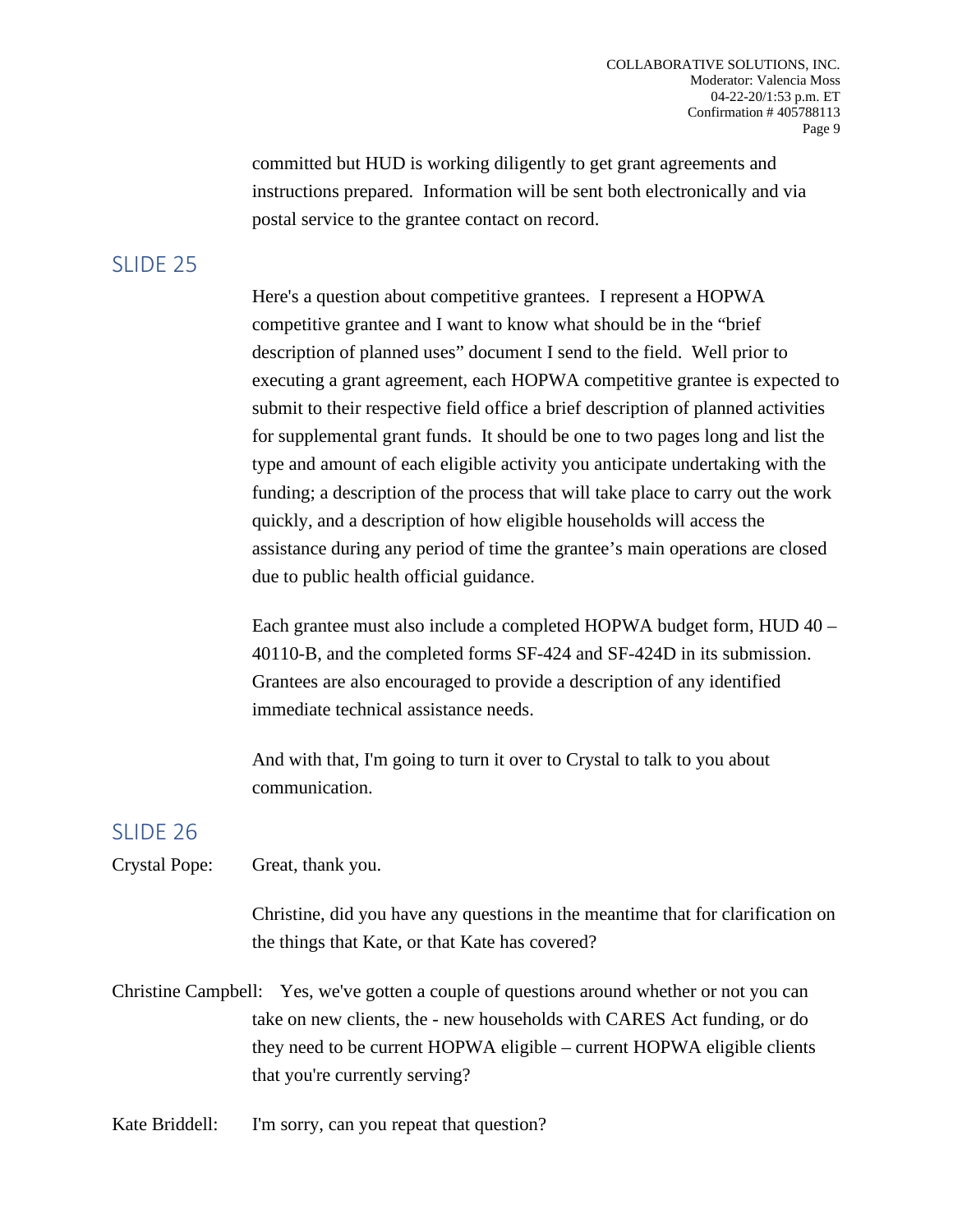Christine Campbell: Sorry. Can you hear me?

- Crystal Pope: Yes.
- Christine Campbell: Can you hear me? OK. So the question basically is, can you serve new HOPWA eligible households with CARES funding or do the households need to be currently being served under HOPWA, just needing additional service due to COVID?
- Crystal Pope: No, you can definitely, you can definitely serve additional households, anyone who is HOPWA eligible, with either STRMU funding.
- Ben Ayers: And then just to follow up on that as well for the TBRA though, you do want to plan that out and be careful because the, you know, the COVID money is one-time only funding only. So you'll want to make sure you still have the resources available to carry those households once that funding is over. So …
- Christine Campbell: OK. And another question in that vein is, can we use CARES Act funding towards costs for HOPWA eligible clients that are outside of this program, or like they're enrolled in one of the other programs?
- Rita Harcrow: So this is Rita. That was the intent. So we understand that there might be people who are permanently have through either HOPWA TBRA or in, you know, public housing or through other HUD assistance, and they would still be eligible to receive services through CARES Act, which is normally not allowed because of the duplication. But for safety, isolation, infection control kinds of measures, it would be allowed in this circumstance.

Christine Campbell: Emily, did you see anything else?

Emily Fischbein: Do we have time for one more, Crystal?

Crystal Pope: Just one more.

Emily Fischbein: OK. We did have a question about evictions, and whether a client who's in transitional housing could be evicted due to a severe housing violation.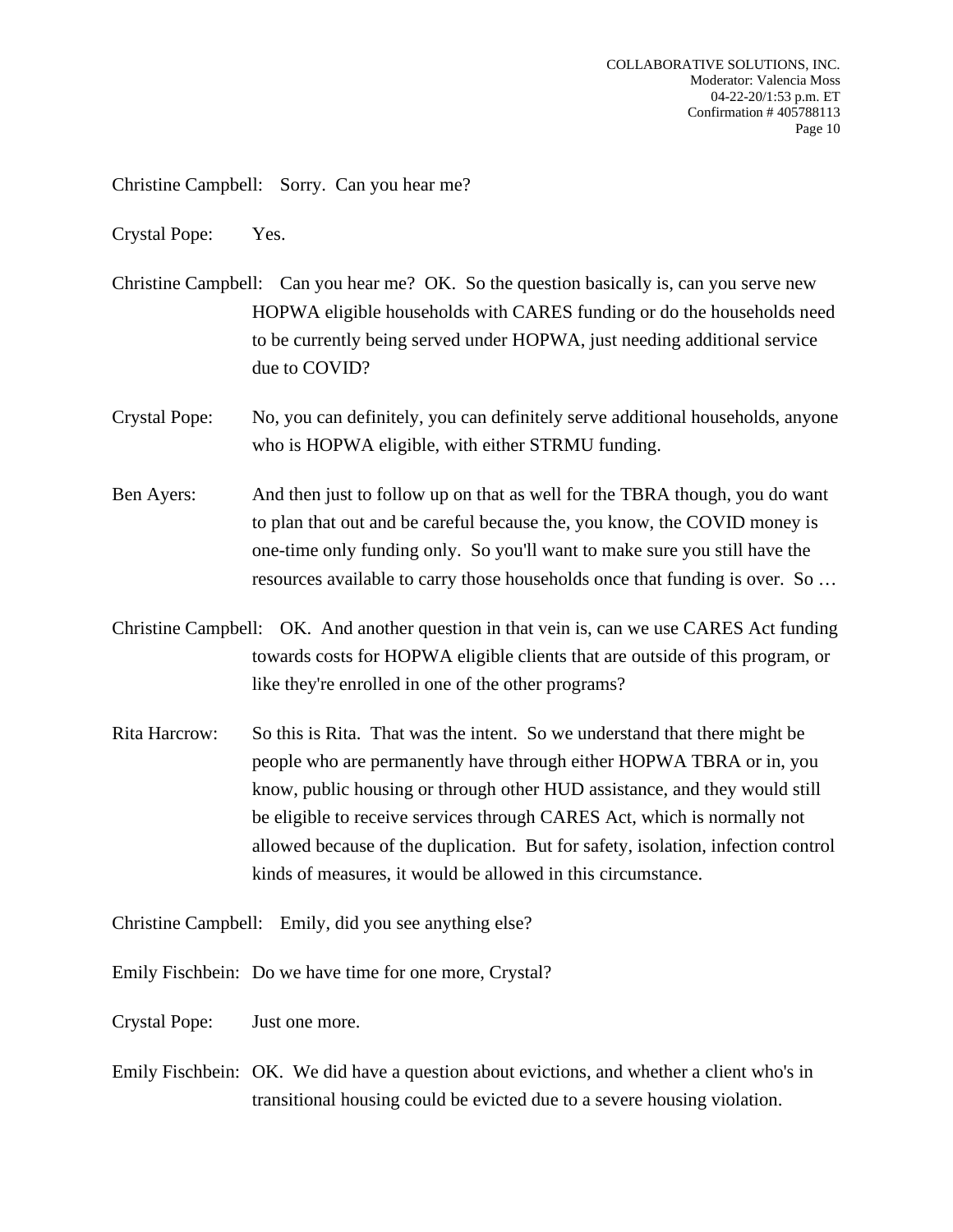Kate Briddell: The moratorium language in the CARES Act restricts clients, I mean, landlords from evicting clients for non-payment - they are still allowed to evict clients, not that you want them to, but they still have the ability to evict clients for violation of other lease terms. Is that correct, folks at OHH?

Ben Ayers: That is correct.

Kate Briddell: OK.

Crystal Pope: OK. Thank you, ladies.

Let's just move on. We did want to talk a little bit before we get to some of the specific questions, about a reminder on communication and how important that's going to be for your clients, for landlords and the community overall, to really be able to communicate with folks about what's going on. Clients really need information on COVID-19 and how they can stay safe, explaining why and how you're changing the way you're going to interact with them, the way you're going to do case management with them, how you've worked with them during this time, as people are moving to using remote methods.

# SLIDE 27

And we want to make sure that clients know how to reach your program and how you will be reaching them, as well as ensuring that any potential clients out in the community know where and how to reach agencies during this time when people may not be on site. And the same thing is true in a lot of ways for communicating with landlords, letting those folks know what you're going to be doing and how particularly as it relates to inspections, getting checks out to them, and all of those kinds of things. That – so, those are important foundations, I think, to put in place as you move into doing business in a different way.

## SLIDE 28

Just a reminder that these are the Cares Act eligible activities, which I think Kate has already gone through. But these are some of the things that we're going to talk about in a bit more depth to try to tease out what some of the operational ways we'll be putting these things into place. And most of this has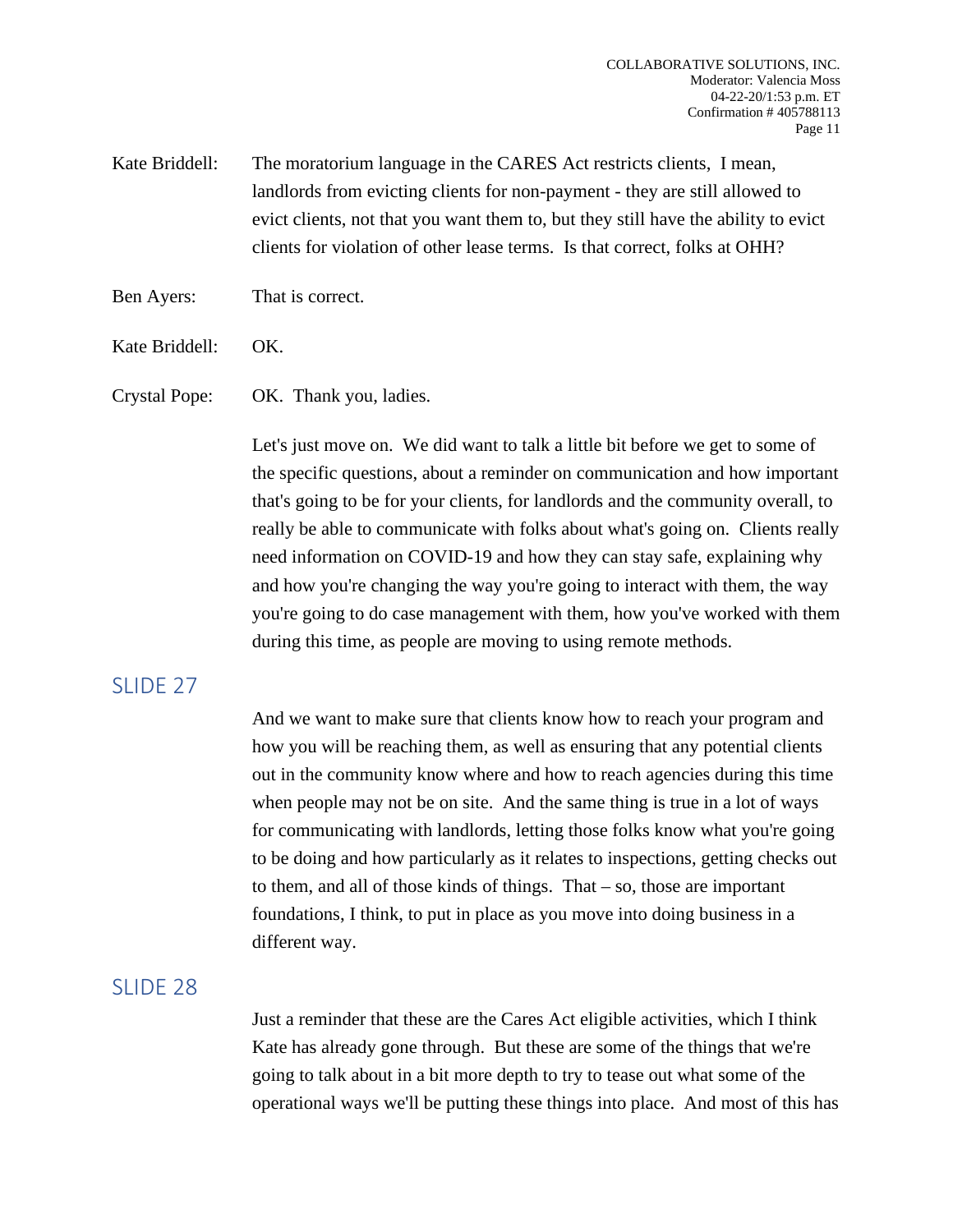all been pulled from the – from questions that we've received already through the HOPWA AAQ.

### SLIDE<sub>29</sub>

And I will just say, you know, the HOPWA AAQ is staffed by HOPWA TA providers from Collaborative Solutions and from the Cloudburst group. We try very hard to turn those questions around in very short order. But if you have seen delays in getting things back to you, a lot of that has had to do not just with the volume of questions that have come into the AAQ, but also, as you can see from these webinars, the guidance is a rolling kind of thing. And new guidance and answers and issues are coming out as time goes on.

So we do have to kind of back up sometimes and figure out what the question or what the answer to your question is going to be. So just bear with us for that.

#### SLIDE 30

So first, we'd like to take a look at unit inspection requirements, which have been right at the top of the list of questions that have come in through the AAQ and to clarify that unit inspection requirements are different for initial inspections versus the annual re-inspections. The initial unit inspections that are required prior to lease up and move in for TBRA must still be completed.

The waiver provision for HOPWA property standards allows programs to delay what were normally in-person on-site inspections, as long as they're able to conduct those inspections virtually and have policies in place to directly inspect the unit at a later date. On the other hand, annual re-inspections are not required. They're – and those inspections can be temporarily delayed due to COVID-19 health and safety concerns, and we'll talk about that a little bit more.

### SLIDE 31

So let's review what's required and recommended for initial unit inspections being done remotely. First, grantees must notify their field office to let them know that you will be utilizing the waiver.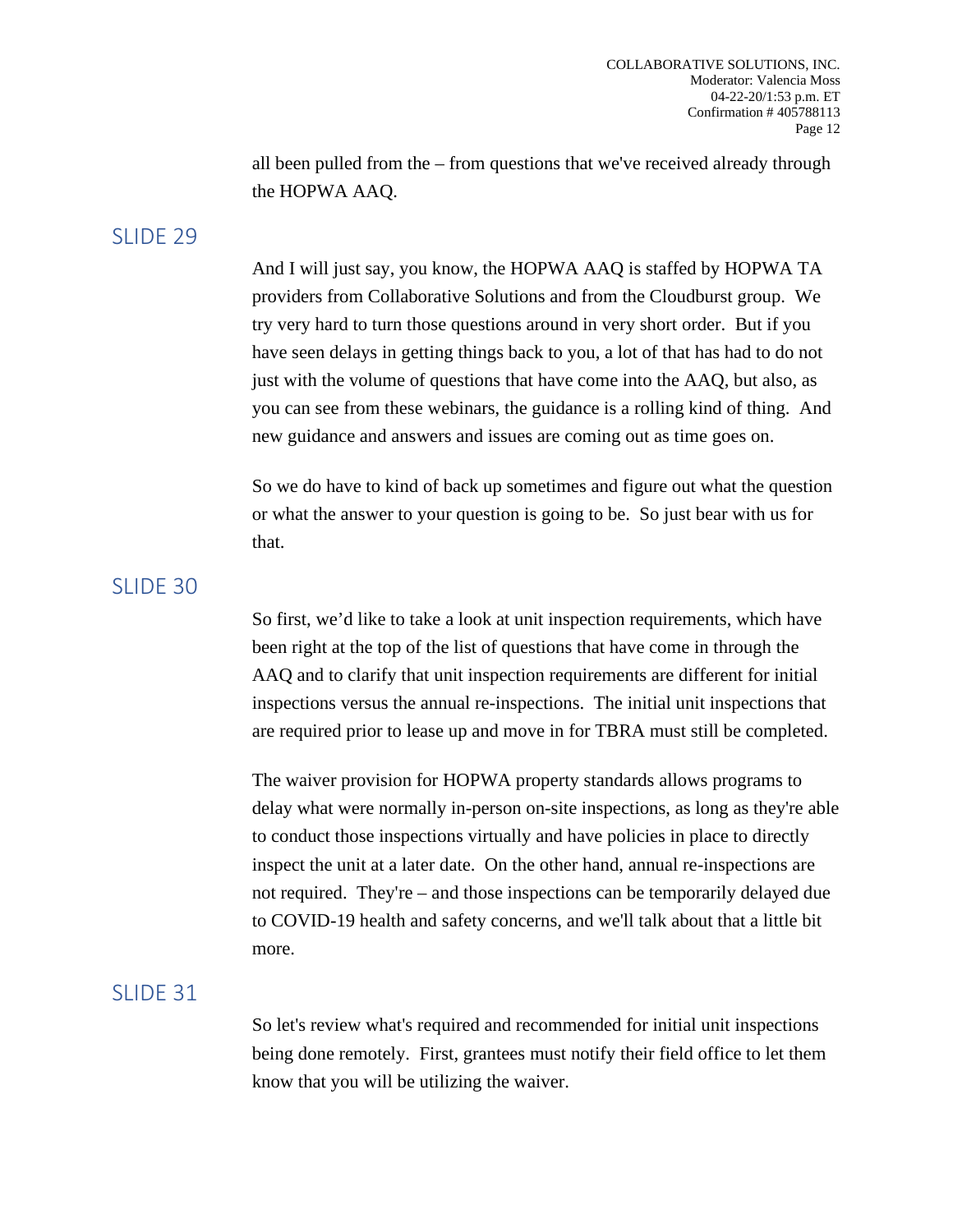Next, you need to put in place some basic policies and procedures on how virtual inspections should be conducted and documented. We recommend that grantees work closely with project sponsors to flesh this out and to make sure everyone is on the same page. Because all of this is very new and everybody needs to be working together to make that happen within the community. And also recommend that you monitor how that process is going to help identify glitches and develop new workarounds, whenever that's needed.

## SLIDE 32

So what's required for initial unit inspections based on the waiver? The initial inspection requirements are covered in the HOPWA property standards for TBRA provision of the mega-waiver. Most of you, I think, have looked at that information, I'm sure. And you can see that you can – that if you use the waiver to delay on-site - site inspections, which is what it's for, you have to meet two criteria. You must be able to visually inspect the unit through use of technology in a remote manner and have written policies in place to physically re-inspect the unit at a later date.

# SLIDE 33

Grantees and sponsors have understandably had many questions about how remote inspections could or should work. I know that there will be more guidance and examples coming out soon, but we're providing you here some initial thoughts on that. In terms of methods, these suggestions are listed in order of preference.

Video streaming such as FaceTime would generally give you the most flexibility to have an on-site person walk through the unit and show whatever is needed. Video recordings can also work, especially if the on-site person has good instructions on what to cover. And also date and time-stamped photos could be used when streaming and video technology just is not available.

Some reminders - other reminders include, you know, making sure to cover all areas of the unit. Definitely focus on smoke detectors and use the audio if you're using that, to capture a detector test, and also do visual paint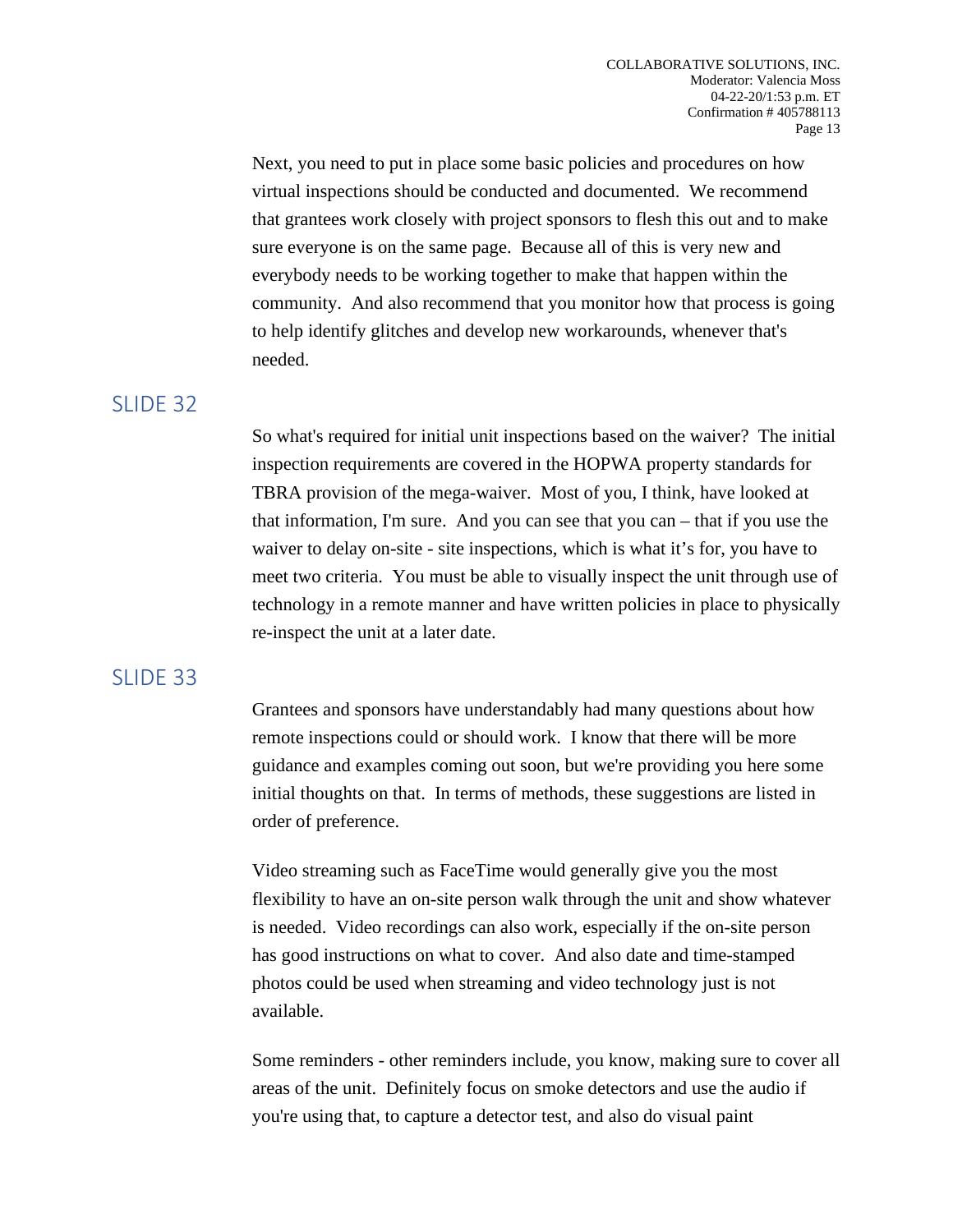inspections when that's applicable. And we know there'll be more issues than that and you can work from your checklist to develop those.

## SLIDE 34

So another common question is, who would be on-site to take the videos or pictures? Just a very good question. And it's going to be different in every case. If you've had staff who were able to be on site, then you wouldn't really needs this kind of waiver. So we're trying to work around that.

Programs really may need to be creative in how they make that happen. The videos or other methods that you use could be done by the landlord, by the client, by a client's household member, or others, depending on the situation and the availability of technology. Program staff should let the on-site person know in advance what needs to be recorded, shown, or photographed, then review the results and complete an inspection form for the record.

Some new recommendations include that videos and pictures in many cases should be deleted afterwards and the inspection classified as provisional, since you will need to reinspect on site at a later date. There are a number of thoughts that we got from a program that is doing a statewide TBRA program recently, and they had some examples of what has happened as part of their first experience in doing this. The program was leasing up clients in their own current units, so they were leasing in place, in this case.

So the program staff contacted landlords in advance to talk through the inspections and what would be covered. Landlords took videos in this case in the unit, as directed in advance by the program, going room to room moving through the checklist. An example would be a bathroom needs to have a vent, either a vent or a window. And they had him turn on the vent so it was heard on the video. Same thing with smoke detectors.

The program in this case, got the videos sent to them from the landlord by email, and those were password protected, because there are a lot of issues that come up about privacy around this. Program staff watch the videos and then filled out the inspection forms. They documented and deleted the videos,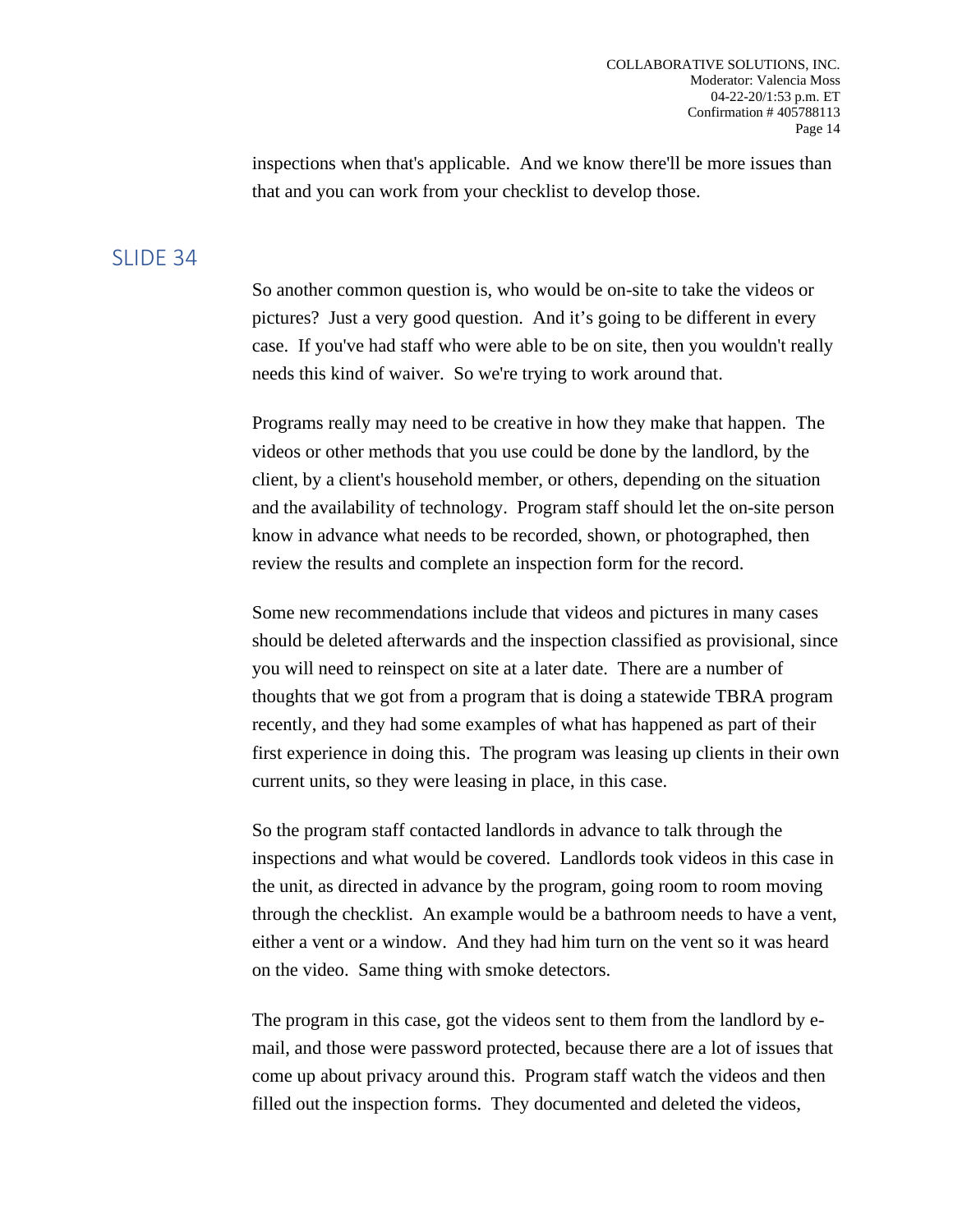which was especially important in that case, since this was a unit that was already occupied by the client.

A few other reminders that came out of that example may seem very common sense, but worth repeating. That if you're using live streaming, make sure that the on-site person's data plan supports that. Reminder about charging batteries in advance, and that some people may need help in learning how to live stream or take a video.

### SLIDE 35

So, other things on annual inspections. Can grantees and project sponsors postpone annual housing re-inspections due to COVID-19? And I think you saw this during the last webinar, if you were on it that, yes, that can be done. Those inspections may be postponed to be done at a later date when health and safety concerns have passed. However, we want to remind you that progress may choose to continue doing the annual inspections using remote methods. That's not required. But it could be done, especially when there are any concerns about units not being safe. And of course policies should be in place to cover those activities.

# SLIDE 36

And this is a reminder about things that could be done on an ongoing basis, that even though the annual re-inspections can be delayed, it's still important to be aware of any health and safety issues in client's units as much as you possibly can. And we encourage programs to find ways to check in with their clients about unit conditions.

And that could include anything from actually having them walk through a checklist to checking the smoke detectors, or just making sure that people know that if they have any unit concerns, they could tell you about that or they could send you pictures of it. Just to keep that health and safety issue on the table. Even during these very odd times.

## SLIDE 37

So, if we are delaying unit re-inspections, can we also delay client recertifications? Re-certifications kind of got, in a way, put on the back burner while everyone was concerned about the inspections. But that's a very good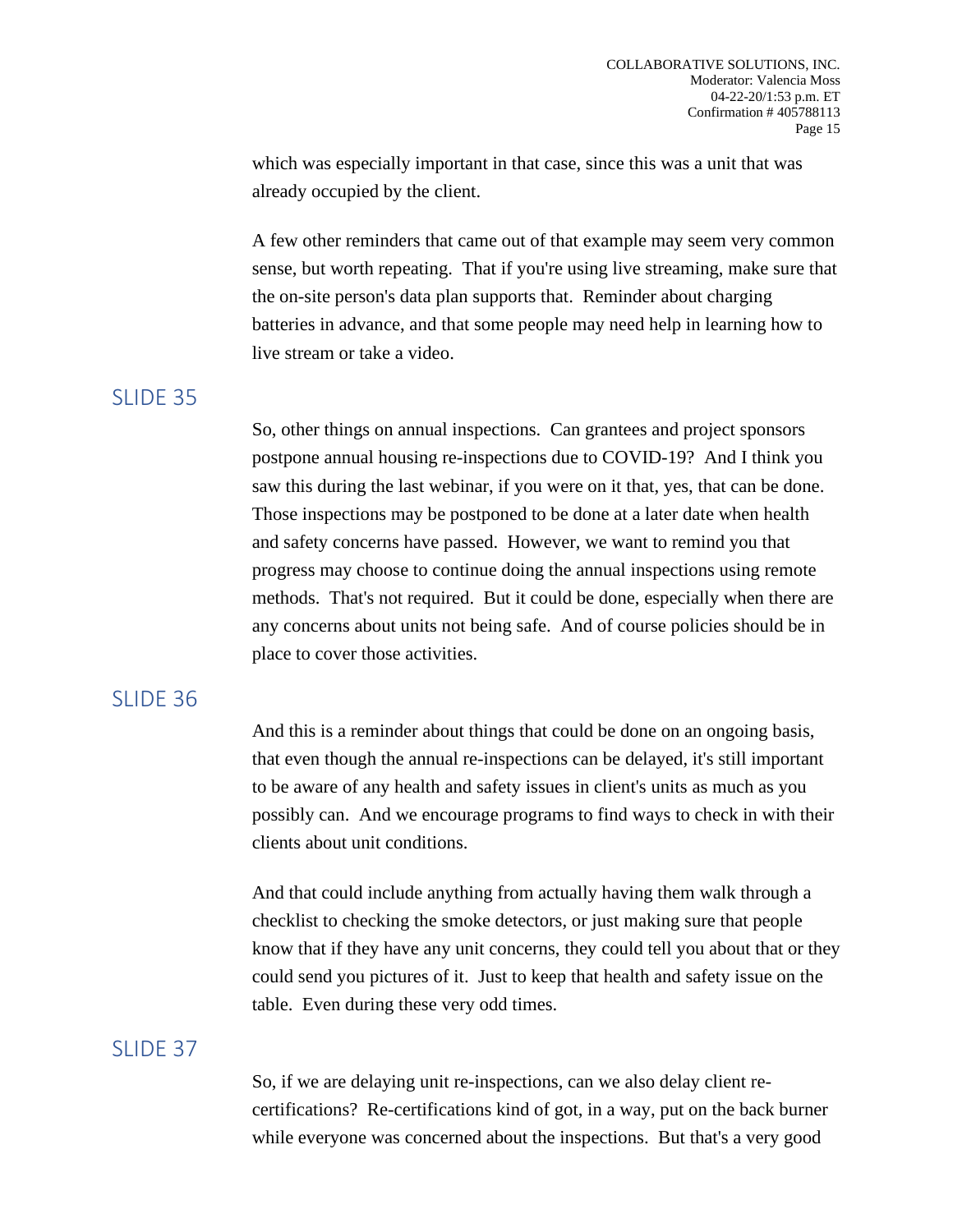question. And the answer is no, that those annual and interim re-certifications should continue, and - even though they will need to be done remotely.

We really expect that many client households will lose income during this time. So it'll be especially important to calculate rent amounts, recalculate the rent amounts when needed. And also a reminder that self-certification of income, which is another waiver provision, can apply to re-certs as well, not just program eligibility, and that grantees must notify their field office when they intend to use that waiver provision.

### SLIDE 38

There were a lot of questions that came up on the last webinar and in the AAQ about signatures, and whether new procedures could be put in place for required signatures. We do want to remind you that this is really not a HUD requirement - that most requirements for hard, or sometimes called wet signatures are generally local requirements, not regulatory. So the, and this question could also apply to required signatures from any other source not just from clients, but there is quite a bit of latitude that you have in being able to find remote ways to either gain those or to get verbal attestation of signatures for certain documents.

### SLIDE 39

So self-certification of income and HIV status is another waiver provision. And people have asked, how should we utilize the HIV documentation waiver provision? Do we apply it to all applicants? And really in practice, programs – many programs I think will be able to – will be able to obtain the appropriate source documentation. And so if you can do that, please do it. And continue to do so. Use otherwise what self-certification or information people have, but make sure that you note in records that you are making use of the waiver and the policies - that policies are in place to obtain the source documentation once community restrictions are lifted.

### SLIDE 40

There have also been some concerns raised about what would happen if afterwards you are unable to get the HIV documentation or find out in – that the client is not HIV positive. HUD really hopes that that's going to be a rare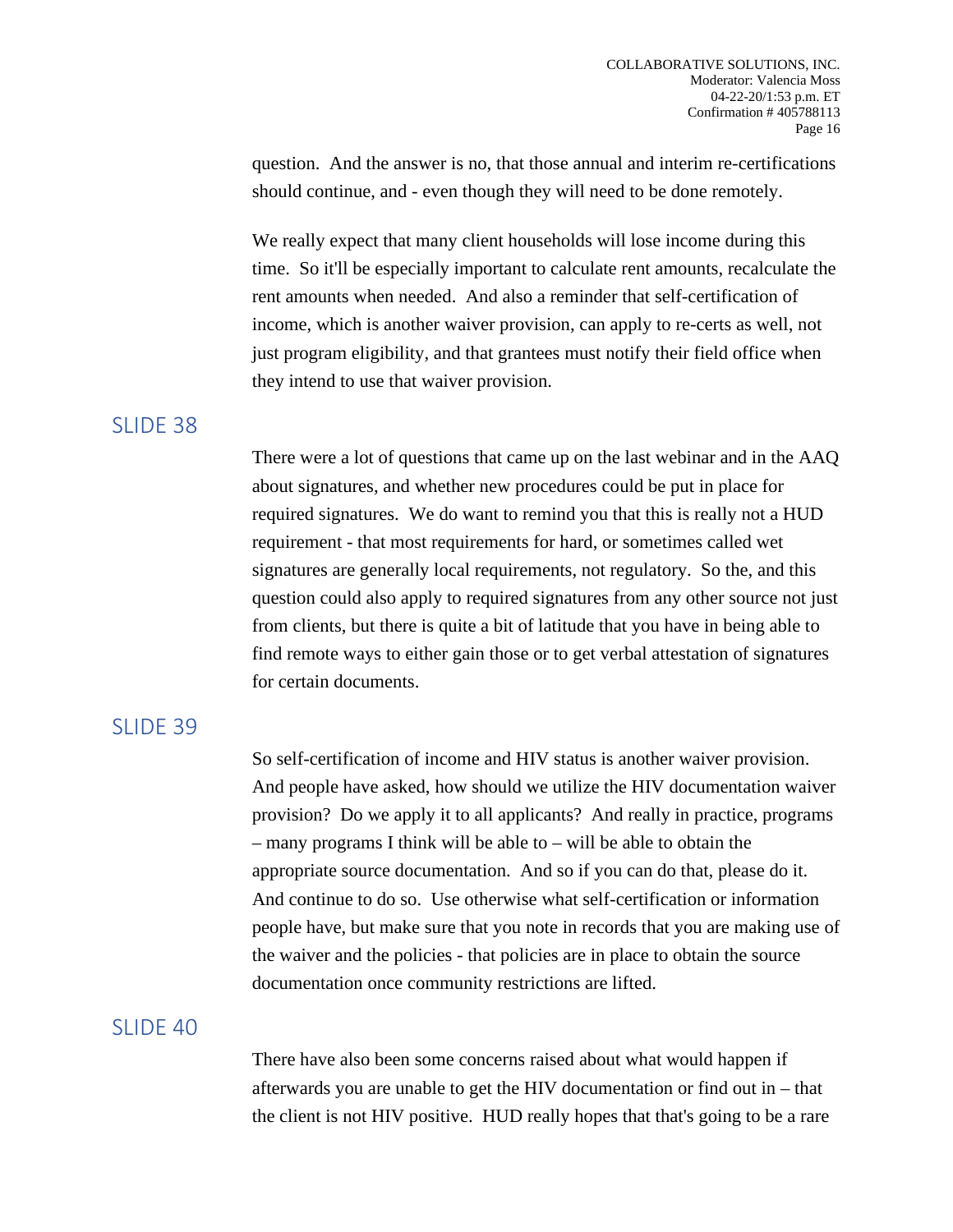event but programs should definitely be prepared to handle it. Make sure your documentation is clear, and that if people - people are found not to be eligible for the program due to their HIV status, they will need to be terminated and also directed to other non-HIV specific program resources in the community. So, again, documentation will be important.

## SLIDE 41

In the last webinar, we noted that the \$1,200 stimulus checks that most clients will be receiving would not be counted as income. And so we're clarifying this time that both those \$1,200 stimulus checks and the temporary \$600 a week federal enhancement to unemployment checks are both considered as temporary non-recurring or sporadic income, and should be excluded as income when determining income eligibility and rent calculations for the HOPWA program. As a reminder, other regular unemployment payments that are issued by the state are treated as income as usual for the program.

## SLIDE 42

So another waiver is the FMR rent standard waiver. And people have asked what is allowed under that. It means that grantees can increase the rent standard in order to find appropriate units more quickly. But all units, even if you go above the rent standard, above FMR, if that's the rent standard you're using, but all units have to be shown to be rent reasonable.

It is an additional flexibility that you could have to quickly house people. But there are a lot of questions I think that will need to be answered about that in the future. One of the questions that has come up is when would that raised FMR or rent standard end? Would it– it's allowed for a year. There will be more guidance on this in the future, but the most likely action will be that programs will be able to allow movement back to the current rent standard at the end of a person's lease, not at the end of that one year. There are a lot more nuances to how programs will revert to the current rent standard so for – look for future guidance on that, and more information.

### SLIDE 43

Some grantees have also asked whether the rent standard waiver can be used for master leasing programs. This waiver only applies to TBRA programs.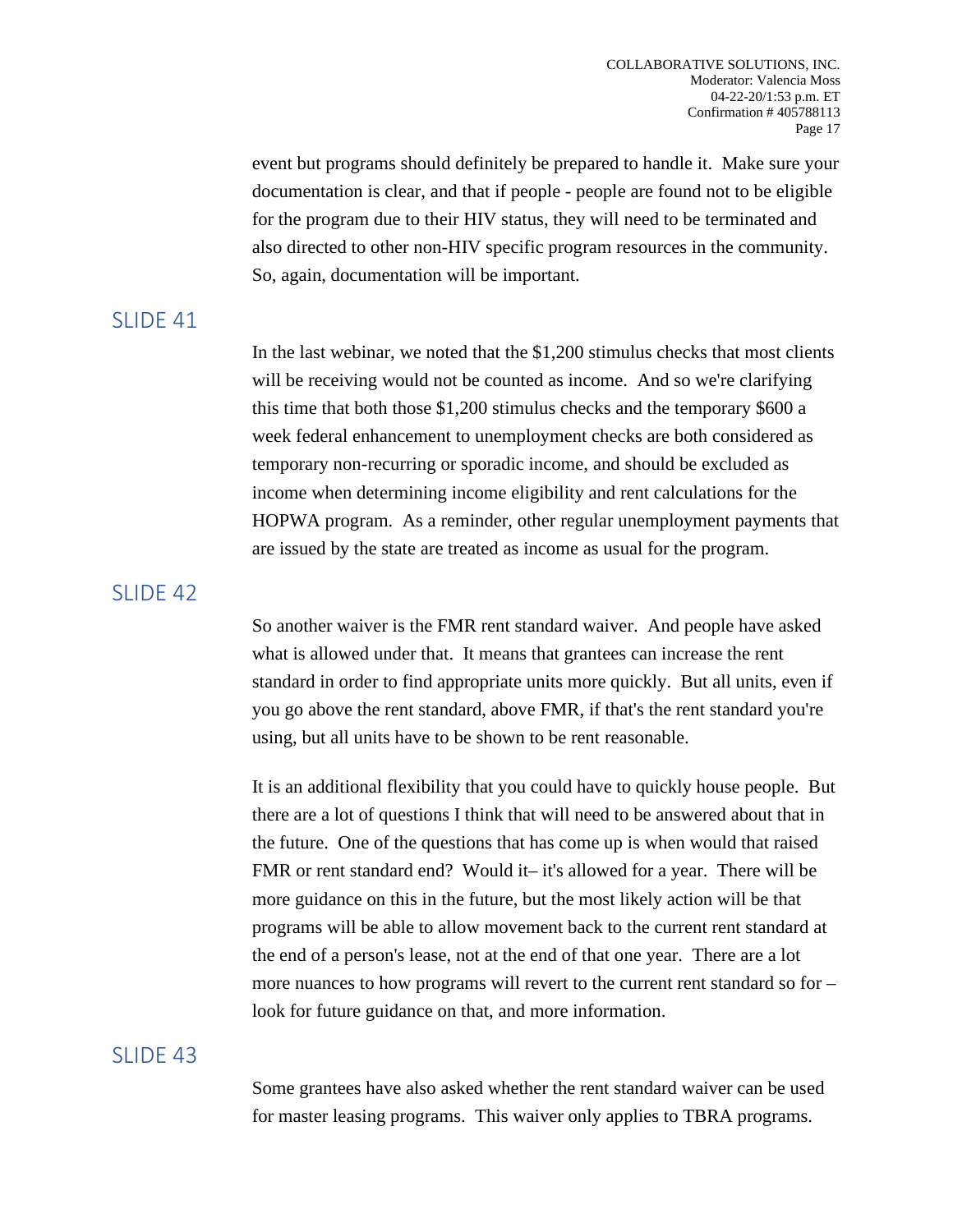But we will say this is another thing you should stay tuned for. Additional waiver options are being assessed right now at HUD that could address that issue.

## **SLIDE 44**

This is guidance on the use of hotels/motels that was provided during the last webinar. It specifically outlines the ways in which hotels or other locations may be used for quarantine and isolation purposes. Also note that the normal limit of 60 days in a six-month period for hotel/motel vouchers can be extended due to health and safety concerns related to COVID-19. And grantees can put policies in place or really must put policies in place regarding those hotel/motel stays that detail the time limits that they are putting in place, as well as the process for granting extensions based on documented household health and safety concerns.

This guidance, which does not require a waiver gives programs a lot more flexibility in the use of hotel motel rooms, which can be used for isolation purposes for non-HIV positive family members if they need to be living separately for a while, and can be for longer periods of time or just because that is the only place that's available to them right now.

There is some language in there that leaves it fairly vague about hotels/motels or other options. We've had some questions about whether people could use Airbnb units or other types of temporary housing if hotels and motels are not available, and I think the door is open for that. That would just be a matter of, you know, reviewing what's available and what the cost is, the relative cost is and so forth based on, you know, what's available in your community.

## SLIDE 45

This is a reminder that hotel/motel vouchers can only be provided through facility based housing, the leasing line item. So if a grantee has not provided funding for hotel/motel vouchers in the past, they will need to amend their Con Plan to do so. We'll address another way that you might be able to start providing this type of housing prior to the Con Plan amendment in just a few minutes in the presentation.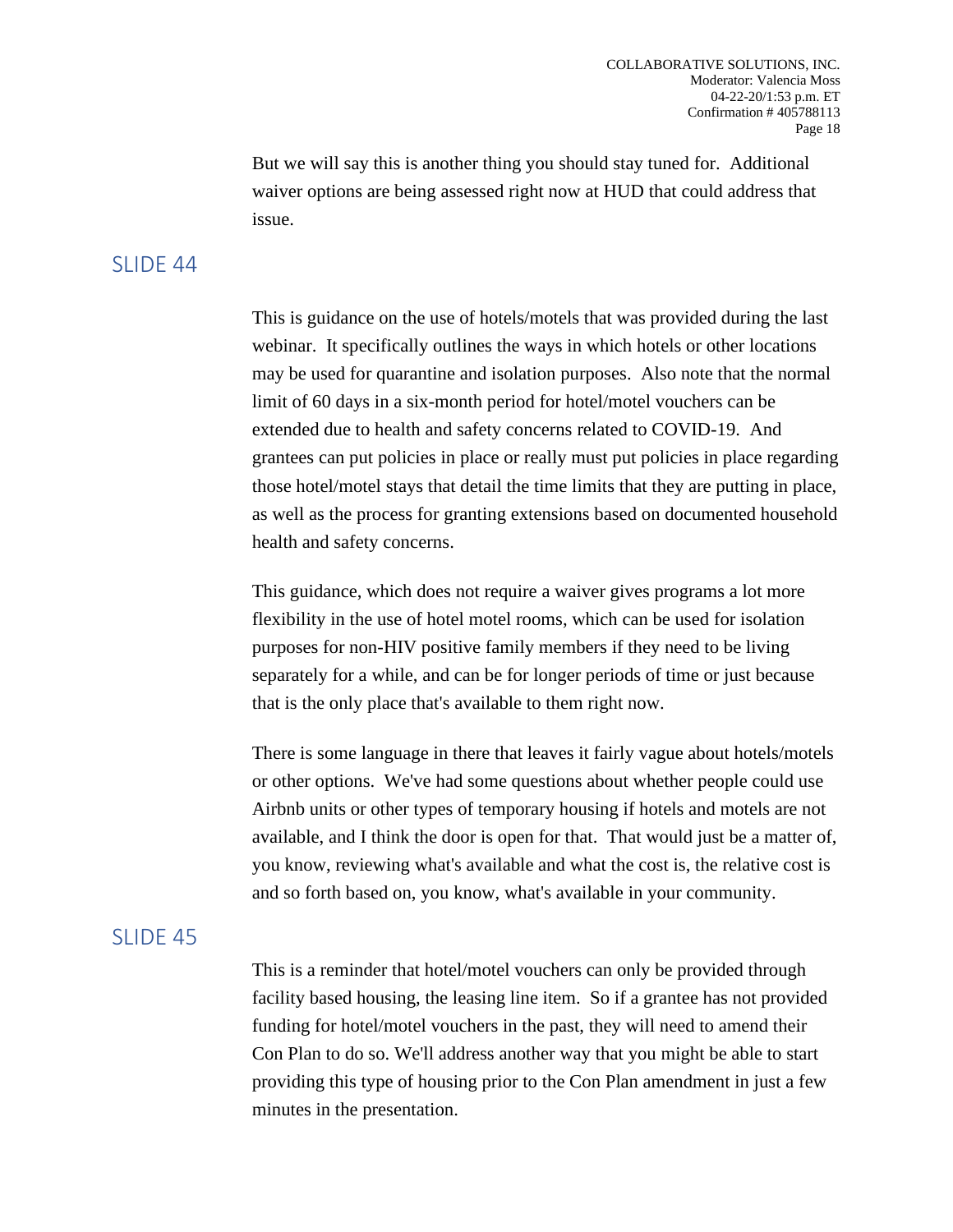Another question is we've been – we're already providing hotel/motel rooms now to help clients and household members isolate. Can these costs be reimbursed later from the new CARES Act award? And the answer to that is yes, that you should be able to reimburse yourself for those costs when the CARE Act funds are received in the community, and there'll be more guidance on that as well.

# SLIDE 47

Lots of hotel/motel funding questions. So also, we would like to be able to provide for hotel/motel space, but we see STRMU is a greater need in our community. Are there other resources we can use to access hotels and motels?

So I think grantees are going to have to make some tough decisions about where to best direct CARES Act funding, as Kate was talking about in the beginning. This provides a reminder that hotel and motel stays are also being covered through other programs, including Ryan White, ESG, and even FEMA. So finding out how you can access hotel stays for your clients through other programs may be very helpful to you in deciding how much funding to put toward this type of housing versus STRMU or other types of activities.

## SLIDE 48

Lots of people have been asking about STRMU extensions and going beyond the 21-week limit. Right now, we want to remind people that this – that STRMU assistance can only be extended beyond 21 weeks using CARES Act funding, not your regular HOPWA grant funding. However, you are allowed to start doing those extensions before receiving the CARES Act funding, and then you'll be able to move or reimburse those costs when you receive the CARES Act funding. And HUD has told us that there'll be more guidance coming on tracking STRMU and those kinds of policies because I know it is – it seems like a very confusing thing to keep track of your regular STRMU versus what's being done under the CARES Act.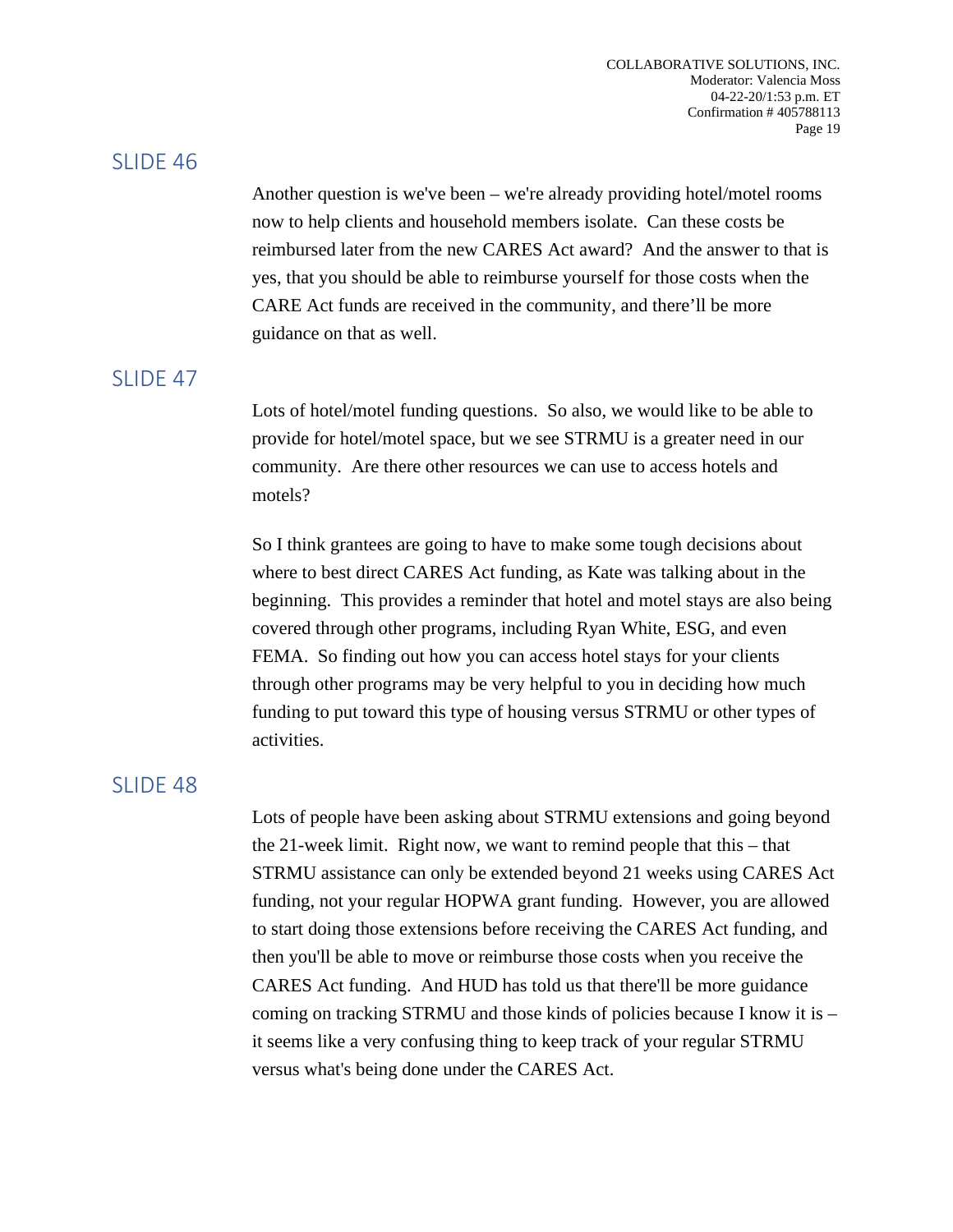This new guidance on transportation services as well as what we're going to talk about related to nutrition should be of particular interest. This is  $-$  is something new. In the past, gas cards could only be used if the grantees obtained the specific waiver from HUD, but this is now being allowed during the COVID-19 response. So you can provide transportation services in a more flexible way that - that could take the form of gas cards or similar prepaid debit cards.

#### SLIDE 50

Just very similar to the new guidance coming out about nutrition services. We hear from many grantees that helping clients get food and meals is a major concern. In the current world, the use of food banks or periodic provision of nutrition services may not be enough. So programs are being given a lot more flexibility in the ways that you can help with food, based on local circumstances and needs. So this could include the use of grocery store cards, also something that - that has not been usually approved in the past, given to clients to purchase groceries or have them delivered.

We've heard from a number of grantees about ways that they're starting to look at this in very large communities that have in one case, you know, more than 800 people on TBRA, most of whom are very – considered very vulnerable households. They – this city had such staff limitations during – and of course dealing with community shutdowns that made it unrealistic to be able to deliver food to all of these households.

So they are in their case, using grocery debit cards to be able to do that and to assure that people are being able to get the food and the groceries that they need. In other communities, it may be easier to be able to deliver things in a slightly more personal way with programs ramping up their food programs to provide weekly drive-thru pickup of groceries for clients and similar things. So you will have some leeway in how you go about that.

## SLIDE 51

Protective supplies. We've had questions like this about whether HOPWA funds can be used to purchase protective supplies such as mask, hand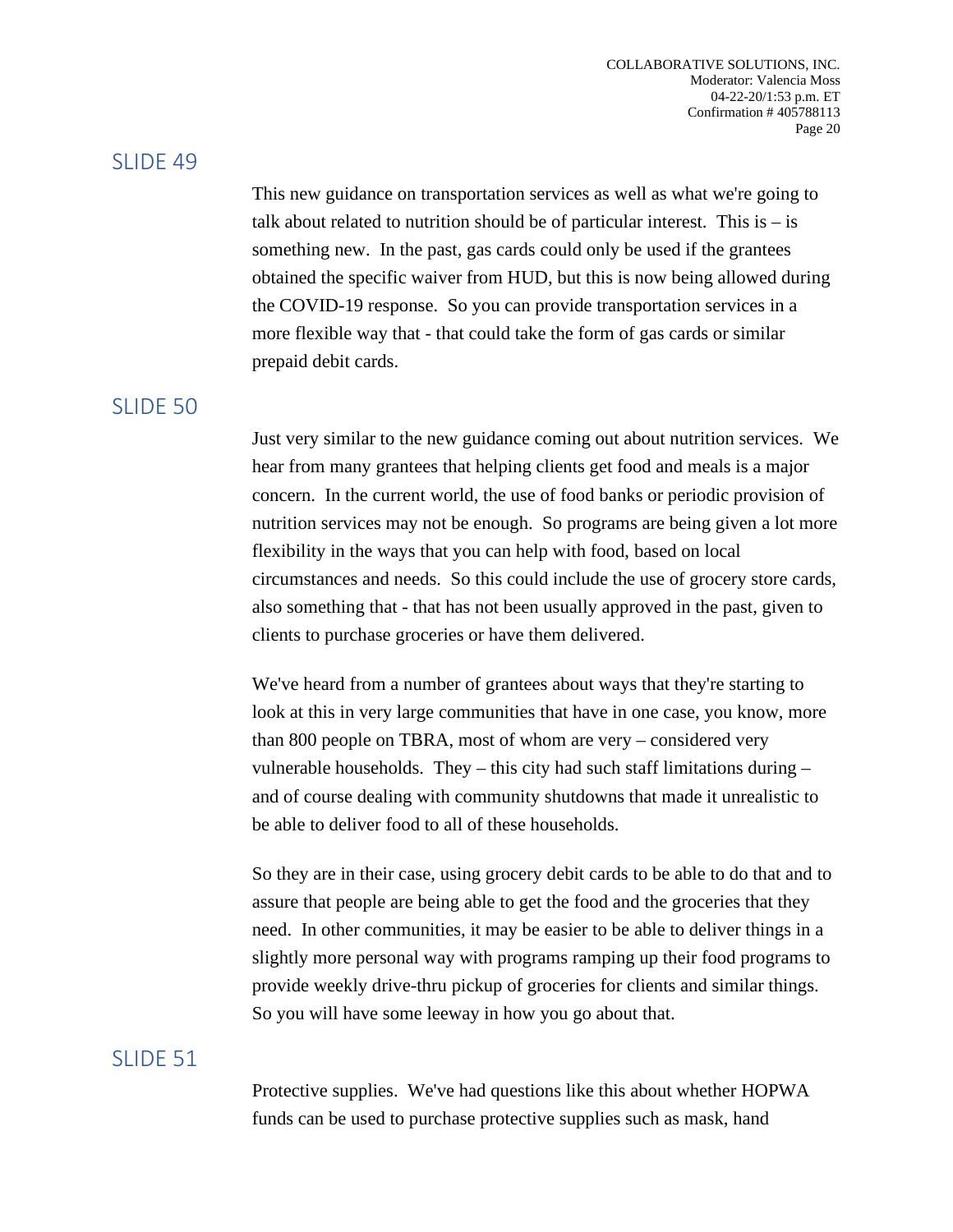sanitizers, sterilizing wipes and so forth for clients in our program, and whether that could be done under supportive services.

We would say, yes, the CARES Act funding in particular can be used for those costs related to infection control measures, and it can be done for assisted households. That's something that you could be – that you could charge to supportive services. And if – we just want to say a couple of things: one is make sure that you look first at what Ryan White is providing through their program before you use HOPWA funds for this, because that's certainly one of their services and priorities as well. ESG, same thing. So take a look at that.

And if you are going to provide it through your HOPWA program, we recommend that you have some policies in place that will help you, you know, document that no alternate sources were available, explain what kind of supplies are needed by clients in your area, and describe who could receive those supplies and in what quantity. Because those are decisions you're going to have to make when you - when you start providing things like that. And making sure that people are all treated equally in their access to these kinds of protective supplies.

I know that's on a lot of people's minds right now.

# SLIDE 52

Laptop software, cell phones we talked about this last time as well. These are things that do not need any kind of waiver to be purchased, but grantees can allow this - items that are needed in particular to increase communication, remote communication with clients, are things that can be purchased, and those costs can be spread across the different program activities based on a prorated share of the amount of time that they're used in each activity, whether Supportive Services, TBRA, Permanent Housing Placement and so forth. And competitive grantees would have to – would be required to do a budget or contract amendment to add those as approved costs.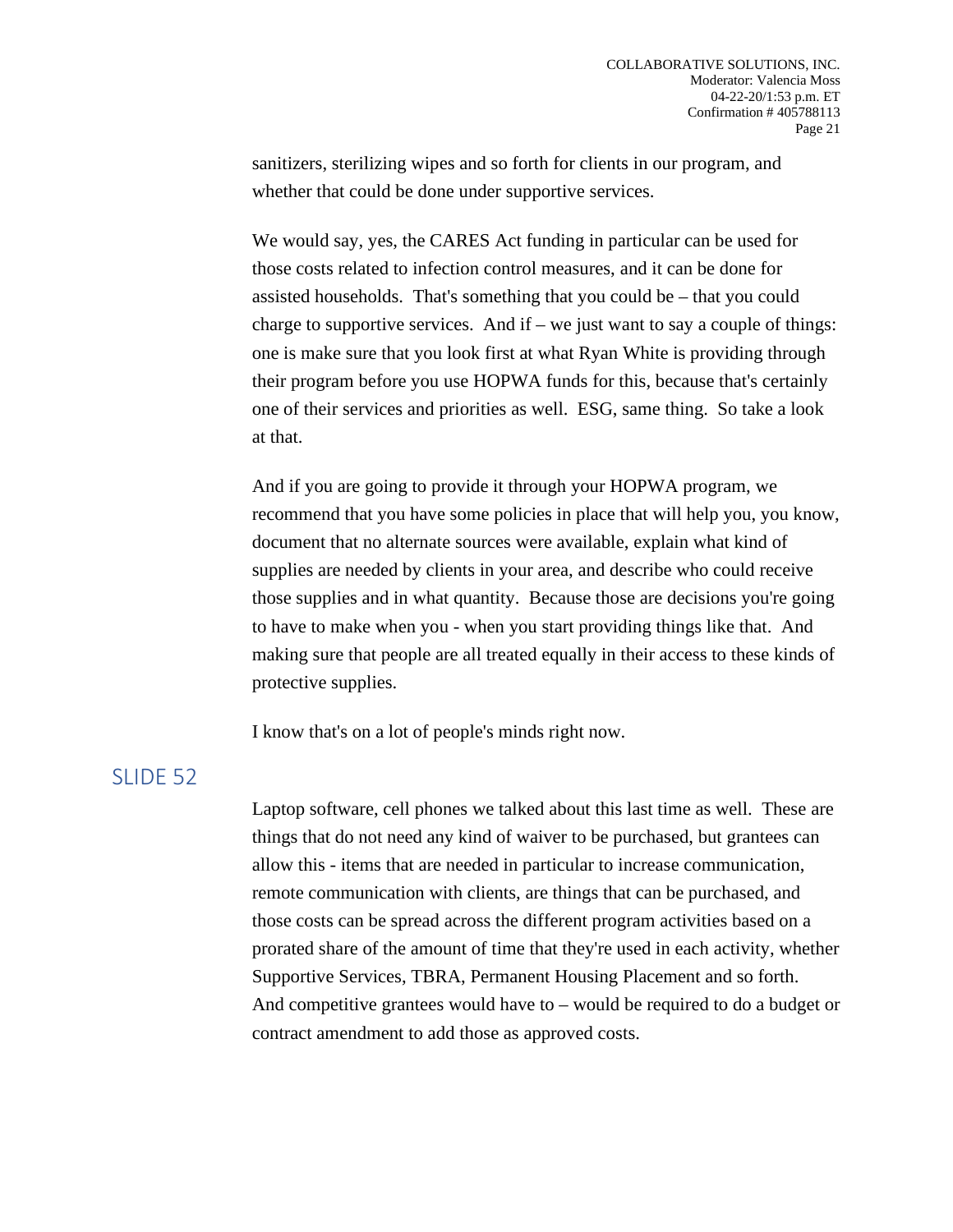So this is – we could qualify this as late breaking news. So, cell phones, we have been asked whether HOPWA will allow purchase of cell phones and wireless service plans for clients to use when receiving supportive services. This is something that is just now being done on the CoC side. So, while we don't have anything final, any kind of final language on it, the indication that we have gotten is that purchase of cell phones and wireless plans for clients, when that's really needed to facilitate ongoing case management, could be allowed as a supportive service expense.

There would – that would come with other requirements, such as the cell phone would actually be owned by the project sponsor, and the wireless service plan would be in the sponsor's name, but the phone would be loaned to program participants as needed to enable that provision of supportive services or to help them in obtaining and retaining housing. It may be also possible for sponsors to purchase phones for their TBRA programs and charge to TBRA, that could be temporarily loaned to clients or to landlords, when needed to do virtual inspections. We've certainly heard – had some input from people saying not all clients or households, or landlords have smartphones to be able to do the kind of recording we would need to do. So stay tuned on that some of the more specific guidance is on the way.

And the last question, we have – has to do with whether CARES Act funds can be used to reimburse. So, the question really is if CARES Act funds can be used to reimburse allowable costs, how can we fund those activities now, right now, in order to deliver needed housing and services? In other words, you have to have some place to initially charge the activity to. And we know that you'll be able to get payments reimbursed later when your CARES Act funding is in place, but where?

So, OHH is suggesting this as a workaround, that formula and competitive grantees could use a couple of methods to be able to do this. The first is, you could charge those activities and it could be hotel/motel vouchers or things like that to, and especially if you don't have that in your plan, charge it to general funds or other non-HOPWA resources to pay for those activities. Or, also, you should be able to charge to…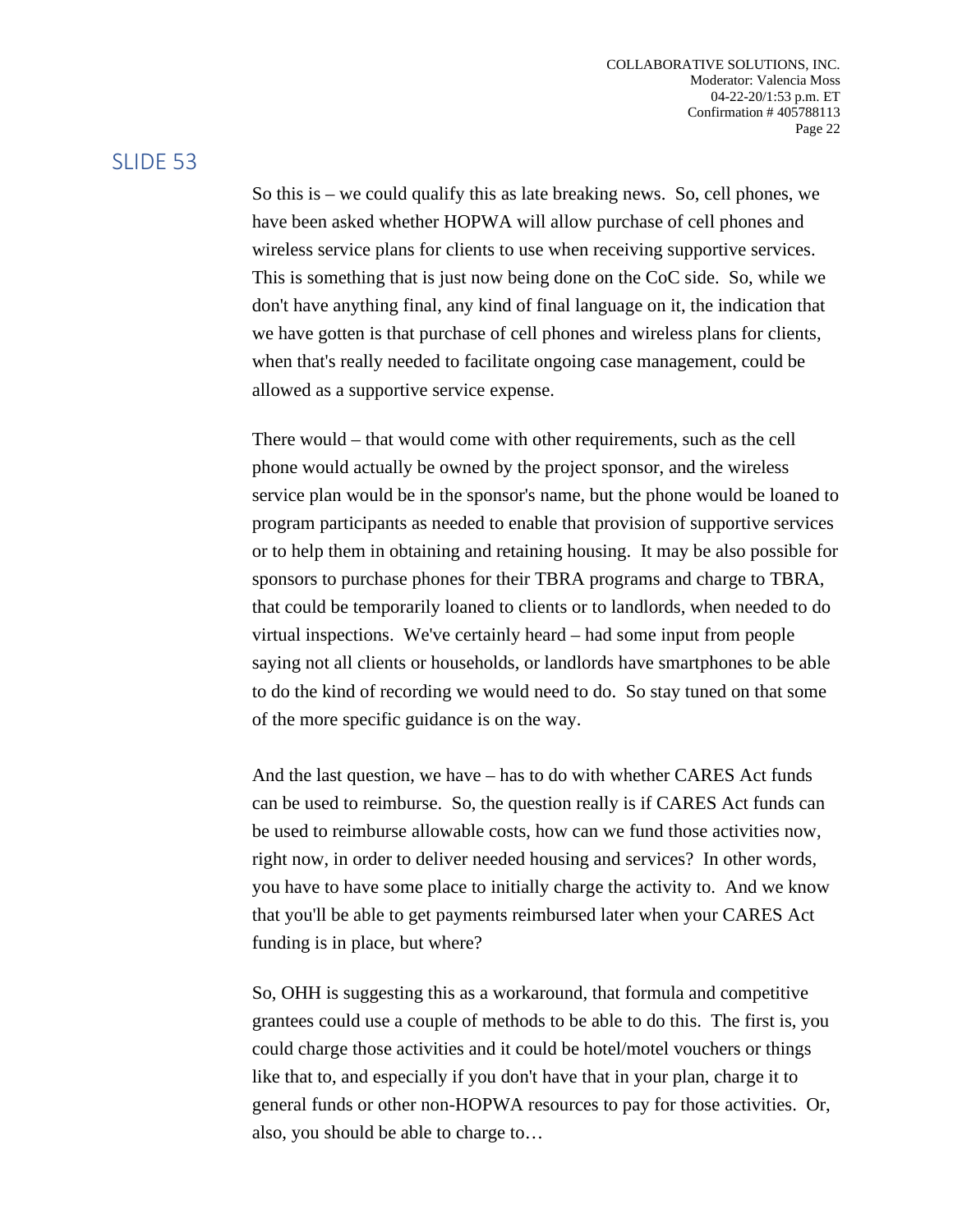- Rita Harcrow: Crystal.
- Crystal Pope: Yes.
- Rita Harcrow: I think you might need to advance the slide. I don't know if it's just mine that's…
- Crystal Pope: Oh, I am sorry. I'm so sorry.
- Rita Harcrow: No, it's OK.

- Crystal Pope: Yes. Would you like to talk about this one, Rita?
- Rita Harcrow: I think you are doing a good job with it.
- Crystal Pope: OK. So I apologize. OK. So…
- Rita Harcrow: No, that's...
- Crystal Pope: Yes.
- Rita Harcrow: You're doing great.

Crystal Pope: So we're – right. And so we're looking at this as - as a workaround that people could also charge to your current HOPWA award. And even if you don't have that as a line item, you can choose another line item that you have to temporarily charge this activity to.

> It is, you know, you must have clear documentation to do that so that you can track it and come back and charge those costs later to the CARES Act funds when you receive them. So just to be clear, all we're saying here is that the non-CARES Act grant would – or source, would be used to front the money, in a way, with the expectation and proof that a re-vouchering or reconciliation to the CARES Act funds would take place at a later date.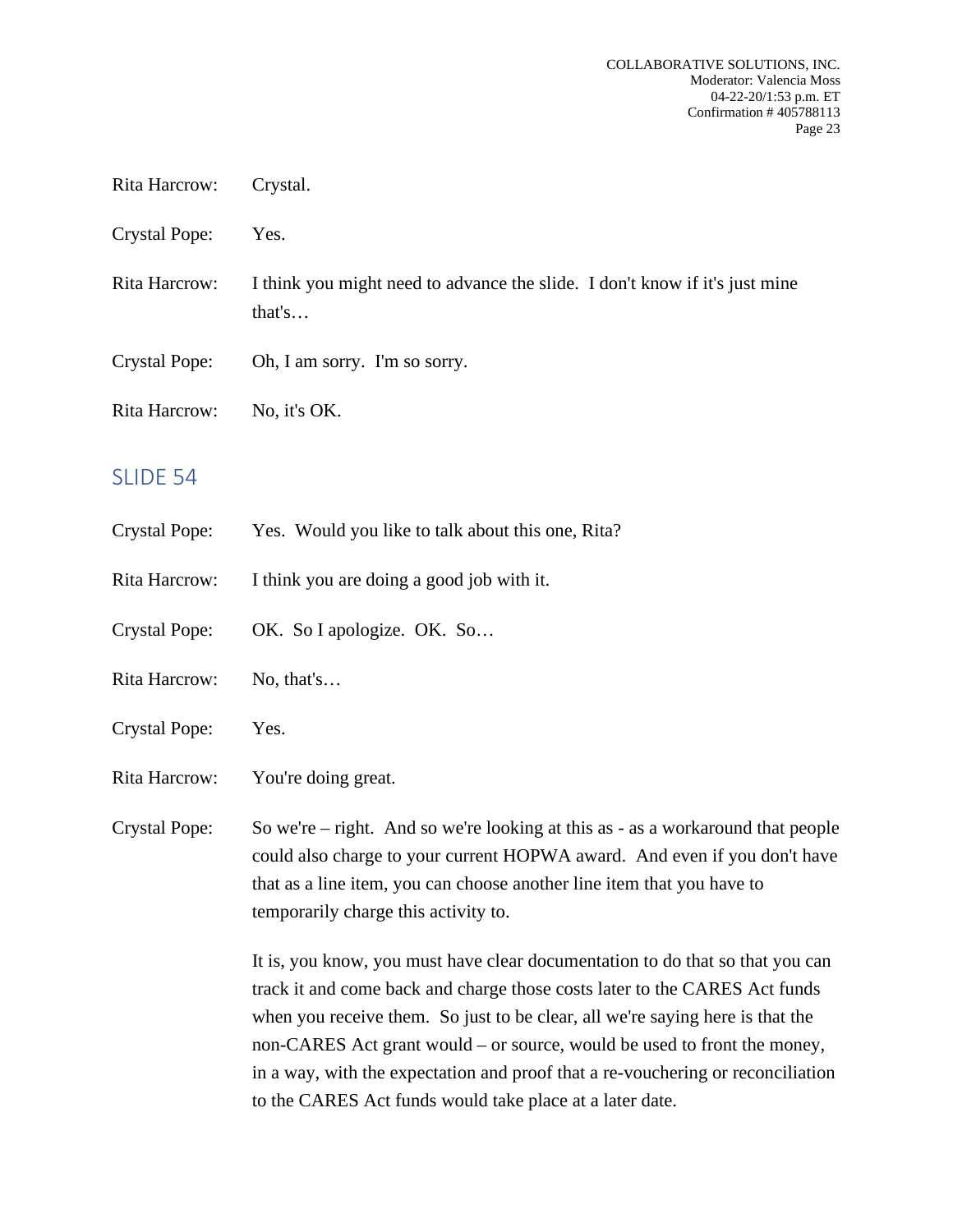All of that would have to be reconciled. And I know this is – this will probably spawn a lot of other questions. We will be glad to look into it further and answer your questions. Please put your questions into the AAQ on that. If we have questions that are queuing up right now, we will try to answer those, especially since we have OHH on the line – or, on this webinar.

So, I think we have – that covers all of the specific questions that we wanted to talk about today. Christine and Emily, I just wanted to see where we are with questions that have come in.

- Christine Campbell: Yes. So we've got a few categories but I think we could use some clarification on. One is STRMU. Can you use STRMU funding from the CARES Act on top of other subsidies like TBRA?
- Rita Harcrow: I'm not sure I understand how that would work. So are we saying a person or a household assisted with TBRA assistance would also need a household member to get STRMU or utility assistance, I'm not really sure.
- Christine Campbell: Right. They would need they might need utility assistance, they may not be able to pay their portion of the rent. So they're – so wanting to see if they could then use STRMU on top of some of those other HUD subsidies, be it like TBRA.
- Rita Harcrow: So, I know other folks at OHH will want to chime in. But the first thing I would recommend there is that you recalculate the client portion of the rent. So if they've lost their employment or are substantially getting less money, then it's time to recalculate that, because the TBRA amount may go up, and it may go up to the amount that includes all the rent and utilities when you redo that. I don't know of any other situations where STRMU might come into play, but I - I'll defer to other folks if they have any ideas on that.
- Ben Ayers: Yes, no, Rita, this is Ben. I think you're exactly correct with what's kind of been discussed and worked out, that it's the recalculation that would need to be done because that is inclusive of a utility allowance. And…
- Rita Harcrow: So I guess... is that person...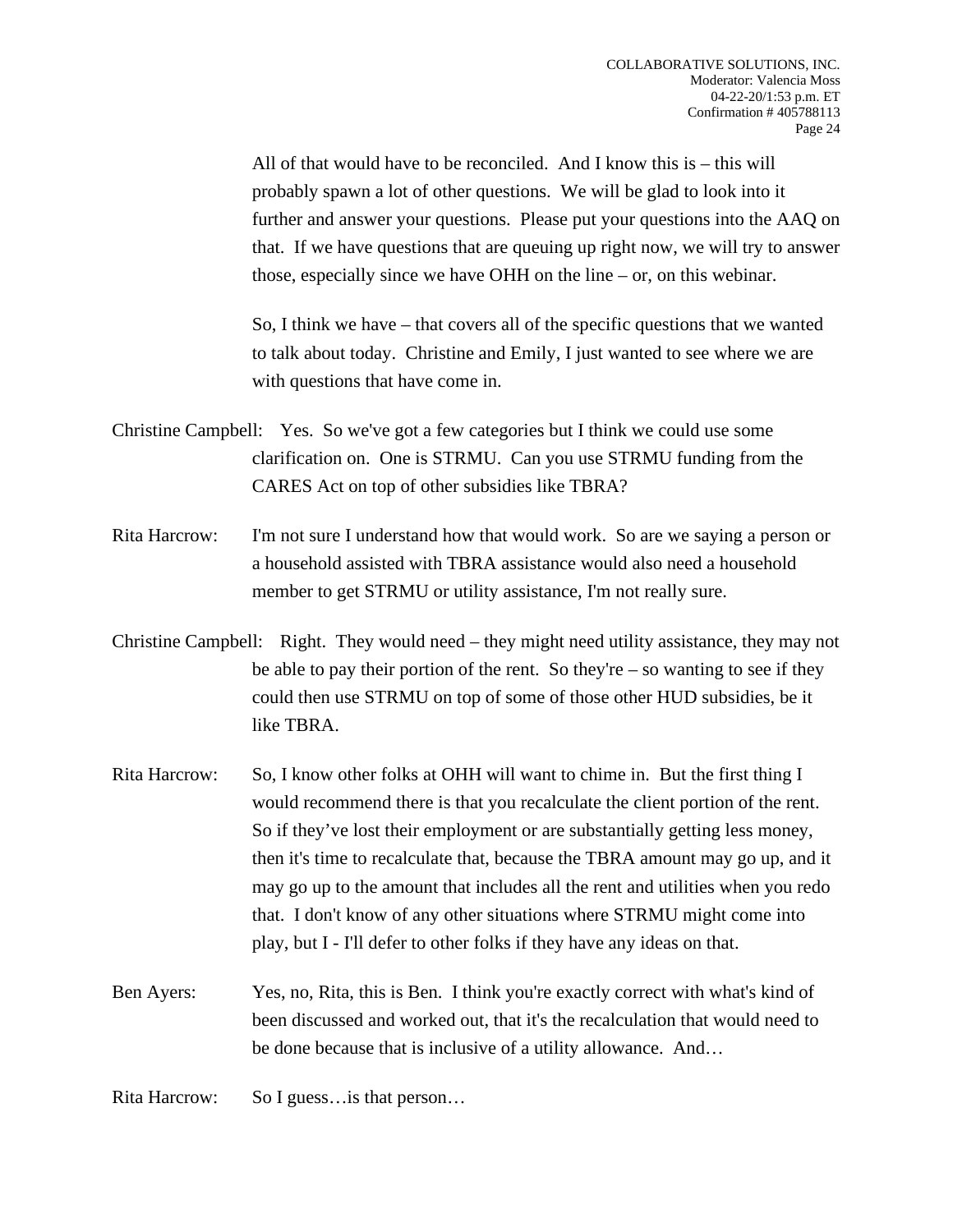Ben Ayers: That looks like that where we said kind of like they should double up on assistance is like if the TBRA household, or even a STRMU household needs part, you know, some of those households need to be, you know, quarantined or put in a hotel/motel or Airbnb to separate them out that both of those things could be paid for at the same time in that situation.

Christine Campbell: Can STRMU be used to pay back rent?

- Crystal Pope: So, that has always been oh I'm sorry.
- Rita Harcrow: No, go ahead.
- Crystal Pope: Oh, I just want to say that, that has always been possible to use STRMU to pay for back rent. So in talking – and in talking through some of this, I'm not sure exactly what the question is. But when, you know, if you're helping people after things are kind of coming back to normal or when landlords start to evict people and maybe people that we hadn't served before and they owe back rent, certainly STRMU is something that could be used for that.
- Christine Campbell: Yes, it sounds like people are wanting to use STRMU to prevent homelessness, understandably so, but that they have – that they're already in the system receiving a subsidy of some sort. So really clarifying how STRMU can be used in conjunction, and I think you've answered that in terms of recalculating rent, using it as you see as its intended use, so – but it – that just seems to be popping up amongst several of our questioners. Emily?
- Emily Fischbein: Yes. Changing gears a little bit, Crystal and Kate, we have a question about the Action Plan, a specific question about the Action Plan and how should the CARES Act funding be accounted for in the amendment. I think the question is specifically about the Resources section, and should the additional funding go in the box marked "Other" or should it be added to the HOPWA box?
- Ben Ayers: We have additional guidance on that that we're working on that we will be putting out. We're still working through some of those issues around whether or not it will be required to update that - the Resources section.

Emily Fischbein: So should grantees wait on that until the guidance?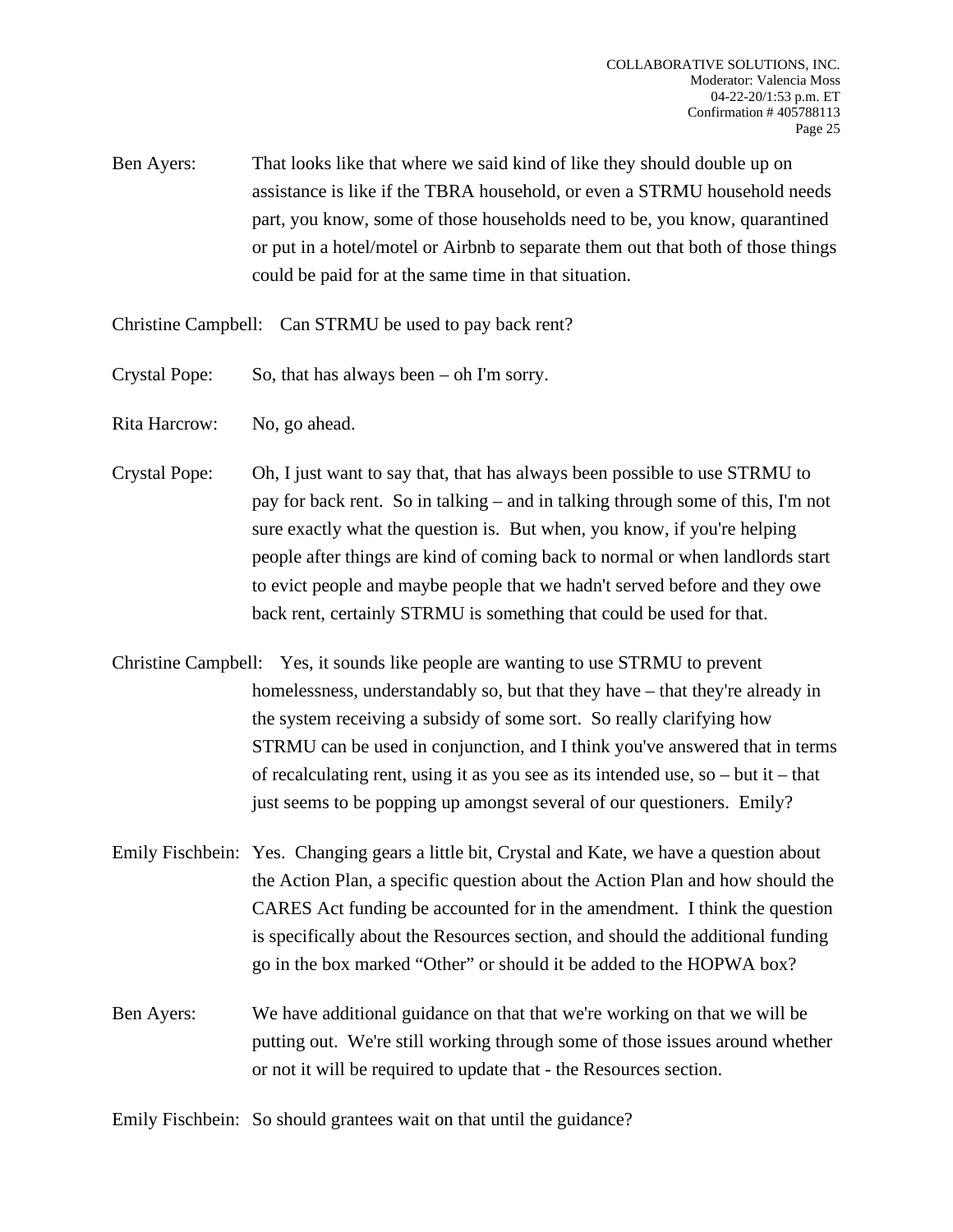Ben Ayers: Yes, we have a noticing clearance and we have guidance coming. And so it, you know, it'll be a while once that notice is out and once that guidance is out, and once the money is out there. You know, they'll have to, you know, do those things, execute the grant agreement and then start setting up IDIS and that guidance will be, you know, solidified before that point.

Emily Fischbein: OK, thank you. Christine?

## SLIDE 55

- Christine Campbell: We've had several questions around how to protect our households from eviction. So if a landlord sends notice of eviction for nonpayment of rent, how do we protect them? What kind of communications should we share? Should we engage Legal Aid?
- Rita Harcrow: So one thing I'll go back to what was said earlier about, if a household is assisted by HOPWA and they're getting an eviction notice for nonpayment, then it makes sense to recalculate that rent and figure out what's happening with the - the client's portion. I'm not sure what other circumstance would be happening there, where the HOPWA portion couldn't just increase to cover the rent so that the household should not get into a situation of being in arrears. But if the client is receiving an eviction notice, I hope that everybody already has policies in place of how you work with landlords and intervene on behalf of your clients, and provide the case management and stability planning to avoid eviction.

Christine Campbell: Thank you. Em?

- Emily Fischbein: OK, thanks. We have a question here about Ryan White funds and HOPWA funds. And the question is, do you have to use Ryan White funds first if the HOPWA client is also eligible for Ryan White before using the new CARES Act funds?
- Rita Harcrow: So that is a great question. And as you probably know, a lot of resources are coming online at the same time right now, and we have started having conversations with Ryan White folks on what's eligible for HOPWA and Ryan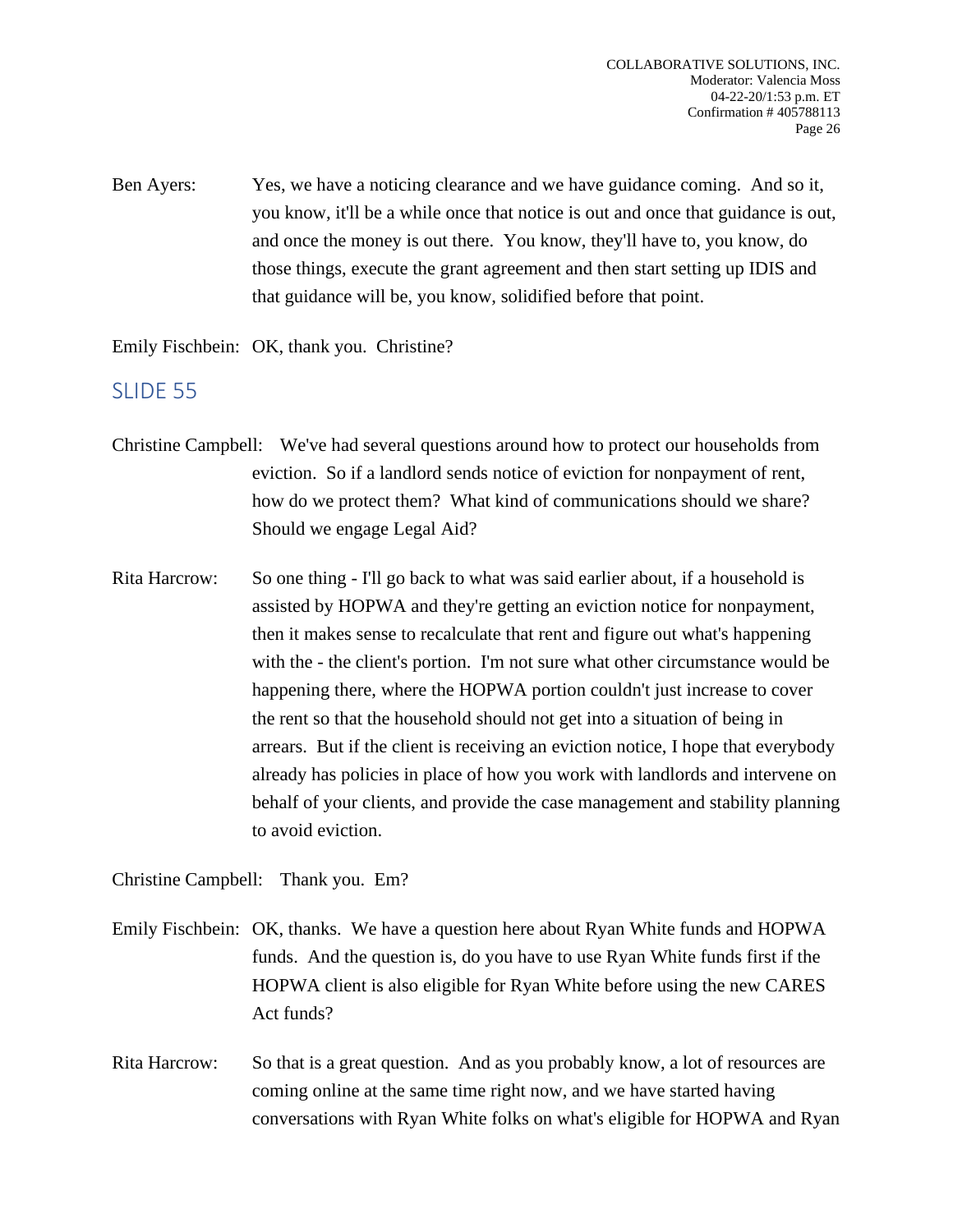White programs and just as you're doing, they are looking at what the needs are in their communities. So, you know, it's time to have those conversations at the local level, even though that's particularly challenging right now. As much as you can coordinate and avoid duplication - that's what would be most beneficial. But as far as some of the prior payer of last resort information for the CARES Act funding, you know, that would not be a requirement for things like personal protective equipment or sanitizing supplies and so on that might have been considered medical.

- Christine Campbell: And I think we just have time for about I think we have time for just one more. There's been several questions of, around competitive grantees. If they would want to add service categories like STRMU or PHP, how could they go about doing that?
- Rita Harcrow: So could you could you repeat that? Are you talking about so their current award doesn't have PHP and…
- Christine Campbell: They are competitive grant, it looks like, that they are a competitive grantee and they would like to add STRMU – I'm trying to pull up the question right in front of me. STRMU and/or PHP, is that allowable?

(Crosstalk)

- Rita Harcrow: Right, so I think right, go ahead.
- Ben Ayers: Go ahead, Rita.
- Rita Harcrow: Well I think that was the last slide before the "Stay Informed" slide that covered, you know, getting assistance out quickly. So for a competitive grantee if, you know, your CARES Act funds when they arrive will not have to be lined up the way that you have your budget line items now for your permanent supportive housing grant. So it's – in order to get funds out quickly, you could use whatever line item you have funds available in now with the intention of having the appropriate STRMU or PHP line item in your CARES Act award, and reconciling that when it – when the funds are available to do that.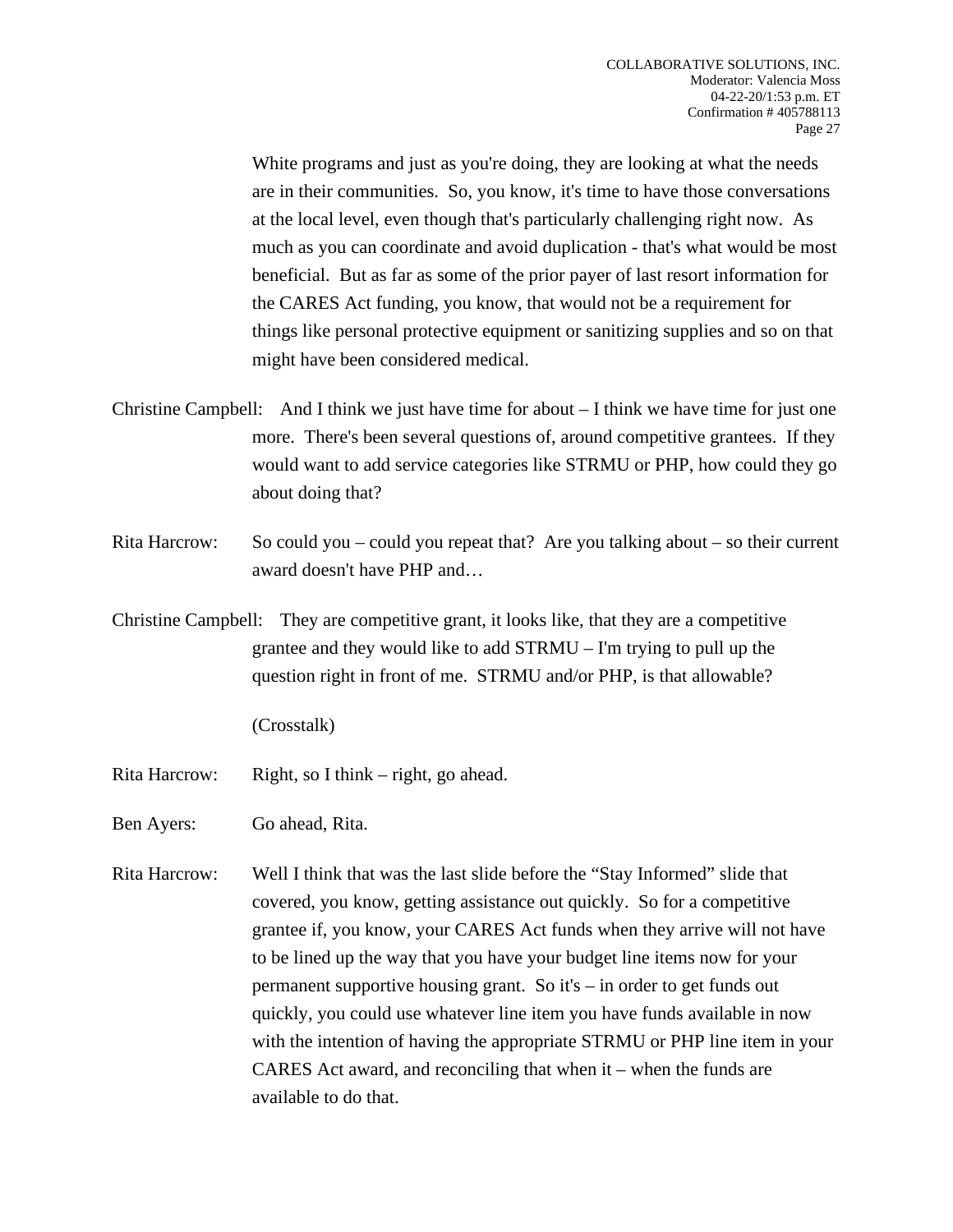Just make sure that you're documenting everything clearly and that's how you intend to carry out the CARES Act activity. And the whole point of that is just, we're trying to brainstorm and find ways to get funds available now, today, so that you could go ahead and provide services today and not wait on all of this to be set up.

Christine Campbell: So just to be clear, if you are…

- Ben Ayers: You would have to whatever you're vouchering to your current rent, you absolutely would have to re-voucher to your CARES money when you gain access to that funding and have that all set up in the IDIS. You would not be able to keep those costs under your current grant.
- Christine Campbell: So just to be clear, if you're a competitive grant, and you do not currently have, say, STRMU as part of your activities, and since you don't have a Con Plan, can you start providing those services? Or is there any kind of amendment that needs to be done to your competitive grant agreement?
- Ben Ayers : No amendment to your competitive grant agreement. I think what we've worked out is you just have to meticulously track how you are getting that money for COVID response. And then when you get your CARES Act money, you're going to have to show that you've re-vouchered those expenses to the CARE Act money.

Christine Campbell: OK. Thank you.

Amy Palilonis: And then before signing – before signing a grant agreement for that CARES Act money, competitive grantees will be providing a description of the activities that they are - they are funding- for COVID-19 response, as well as a HUD 4110-B with this – related to this COVID-19 funding. Correct, Ben?

Ben Ayers: Yes. So you'll want to make sure whatever you're spending money on, you have identified those line items under your CARE Act money that you intend to use it for.

Christine Campbell: Great. Thanks so much. I'm going to turn it back over to Kate to go through resources.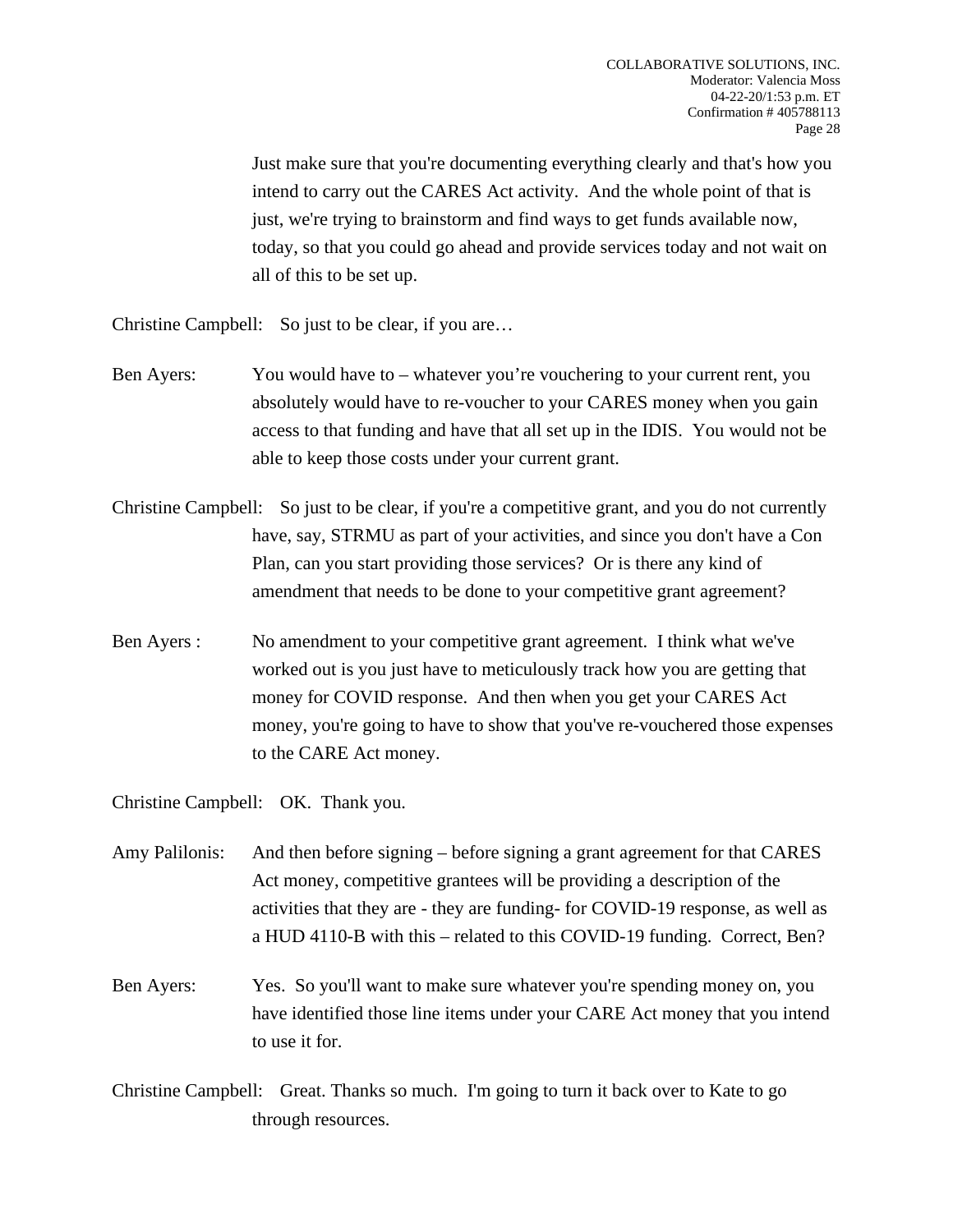Kate Briddell: Great. Thanks, Christine, and thanks for all those great questions. And also, thanks to all of you for still hanging with us. I know we are beyond a little bit from our scheduled time, but we wanted to make sure that we were able to give you some additional guidance. So as you know the guidance is coming out quickly. So the best way to stay informed is to subscribe to the HOPWA mailing list. You can also find COVID guidance for HOPWA grantees on the HOPWA COVID landing page including recordings and transcripts from the last two webinars. This one should be posted there within the week.

### SLIDE 56

We also wanted to remind you of the resources that are available to you. As mentioned before, the COVID landing page on the HUD exchange, the text from the memorandum waiver, the list of CPD directors' e-mails in order to exercise those waivers. Here is a link to the supplemental award amount that I had mentioned previously. And then of course, the AAQ. So if you have additional questions that didn't get answered today, please put those into the Ask A Question Help Desk.

Some non-HOPWA related resources that we think would be important for you to be aware of is this Disease Risk and Homelessness webpage on the HUD exchange, the HHS Interim Guidance for COVID-19 and Persons Living with HIV. The HIV.gov web page on Coronavirus, and then the Novel Coronavirus Frequently Asked Questions for Ryan White AIDS Program.

### SLIDE 57

And then finally, technical assistance. So grantees in need of technical assistance related to COVID-19 should submit a TA request via the request program assistance webpage on the HUD Exchange portal.

### SLIDE 58

Well, that is all we have time for today. We have collected the questions that have been submitted during the chat box that we weren't able to get to. Again, ask your questions through the Ask A Question Help Desk if you weren't able to submit them today. And we want to thank you for joining us today. So with that, I'm going to say goodbye and stay healthy.